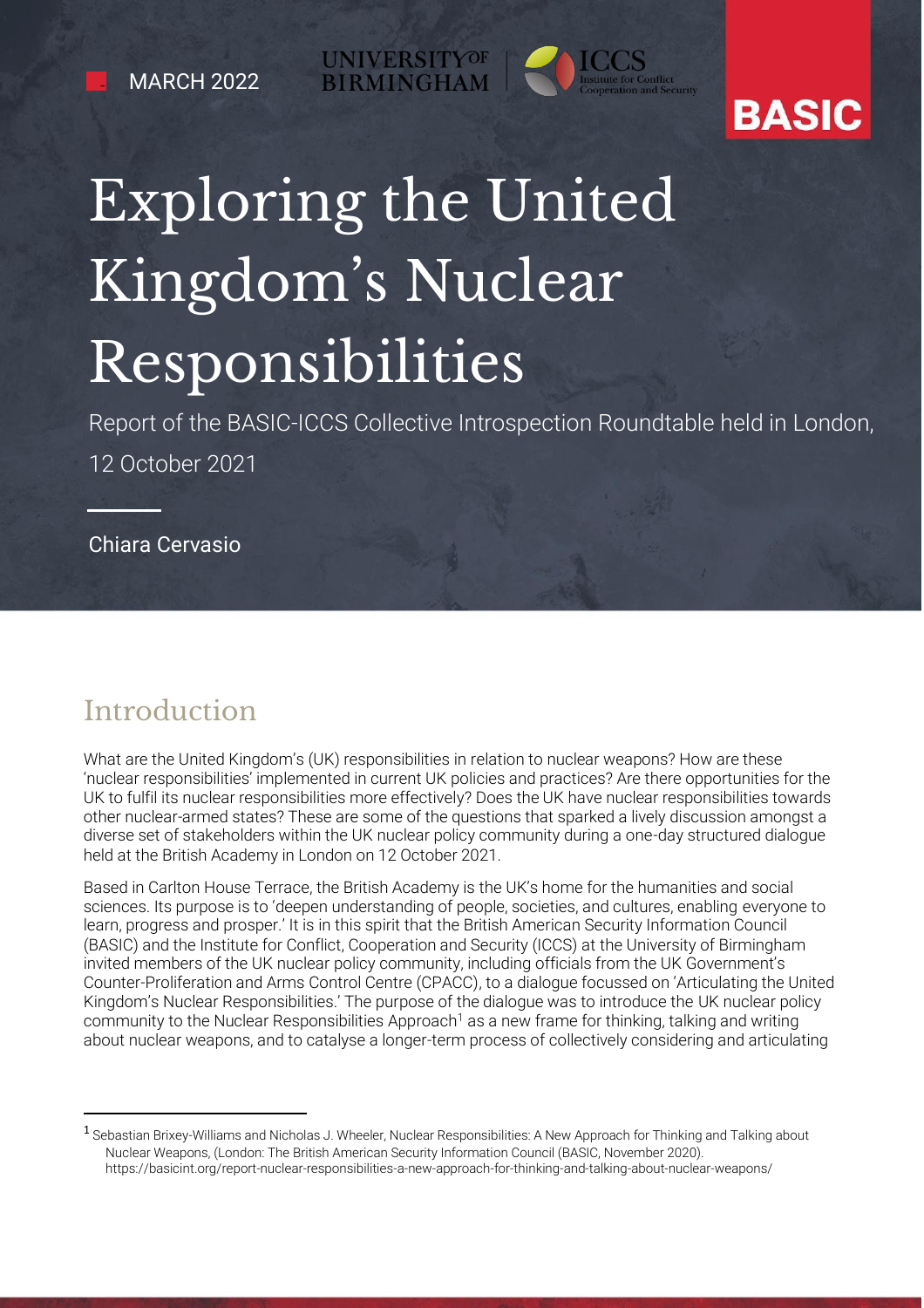the United Kingdom's nuclear weapons policy through this lens at the national level. Specifically, the dialogue created an opportunity:

- To better understand and collectively articulate the UK Government's nuclear responsibilities;
- To explore opportunities to fulfil the UK Government's nuclear responsibilities in alternative, and potentially more effective ways, in state policies and practices;
- $\bullet$  To begin a dialogue on the UK Government's responsibilities to other nuclear-armed states, in particular towards Russia and China;
- භ To consider opportunities to generate a dialogue on reciprocal responsibilities with other nucleararmed states, as a means to reduce risk and potentially build trust.

The dialogue was structured as a 'Collective Introspection' meeting within the three-stage dialogue model offered under the Nuclear Responsibilities Approach and set out in the Nuclear Responsibilities Toolkit.2 These are designed to stimulate and facilitate a respectful exchange of views about nuclear responsibilities within a diverse group, in order to contest normative ideas, build mutual understanding, and  $-$  wherever possible  $-$  shape consensus. This dialogue was the latest in a series of meetings hosted by the Programme on Nuclear Responsibilities, an initiative co-founded by BASIC and the ICCS, including two earlier meetings in London in October 2018 and January 2020.3

Held under the Chatham House Rule, the dialogue included fourteen participants composed of civil servants from the Foreign Commonwealth and Development Office (FCDO) and the Ministry of Defence (MoD), and members of civil society including NGOs, think tanks, and academia.4 In addition, there were six facilitators from the BASIC-ICCS Programme on Nuclear Responsibilities, who ensured understanding of the Nuclear Responsibilities Approach among participants, promoted adherence to the principles of nuclear responsibilities dialogues as set out in the Toolkit, preserved respect between competing perspectives, and channelled the flow of discussion towards constructive outcomes.

This report outlines how the UK's nuclear policy community, to the extent that it is represented by the participants involved in the dialogue, conceives of the UK Government's nuclear responsibilities and how these translate into its policies and practices. This report highlights convergences and divergences of perspectives across participants, focusing in particular on the policy areas where the UK Government could work to fulfil its nuclear responsibilities in different, and perhaps more effective, ways.

The report is set out in three parts. Part 1 explains the dialogue's extensive methodology, outlining the activities undertaken by the participants at each stage. Part 2 focuses on the groups' discussions and debates, and outlines how the participants perceived the UK Government's responsibilities (and associated policies and practices) in relation to nuclear weapons. This section describes convergences and divergences of perspectives across the three groups, highlighting the policy areas identified by participants as priorities for the UK Government to fulfil its nuclear responsibilities in more effective ways. Part 3 describes the discussions held in plenary towards the end of the day, which focused on the UK Government's nuclear responsibilities to other nuclear-armed states, and on the ways in which the UK's nuclear policy community could be engaged in future nuclear responsibilities dialogues.

<sup>2</sup> Sebastian Brixey-Williams, Alice Spilman, and Nicholas J. Wheeler, *The Nuclear Responsibilities Toolkit: A Practical Guide for Thinking, Talking and Writing* (London: The British American Security Information Council (BASIC, August 2021). https://basicint.org/the-nuclear-responsibilities-toolkit-a-practical-guide-for-thinking-talking-and-writing/

<sup>3</sup> Brixey-Williams and Wheeler, *Nuclear Responsibilities*.

<sup>4</sup> BASIC-ICCS invited a diverse and inclusive group of participants to take part in the dialogue. However, despite repeated attempts to improve the inclusivity and diversity of the guest-list through several rounds of further invitations, the final attendance was nevertheless less diverse than we would have liked. In particular, with COVID-19 numbers starting to rise again in October 2021, many invitees responded that they did not feel comfortable meeting in-person, which directly impacted participation. We elected to press ahead with an in-person dialogue because it was clear to us that the methodology would work more effectively face-to-face, but in future we would intend to improve the diversity of the group.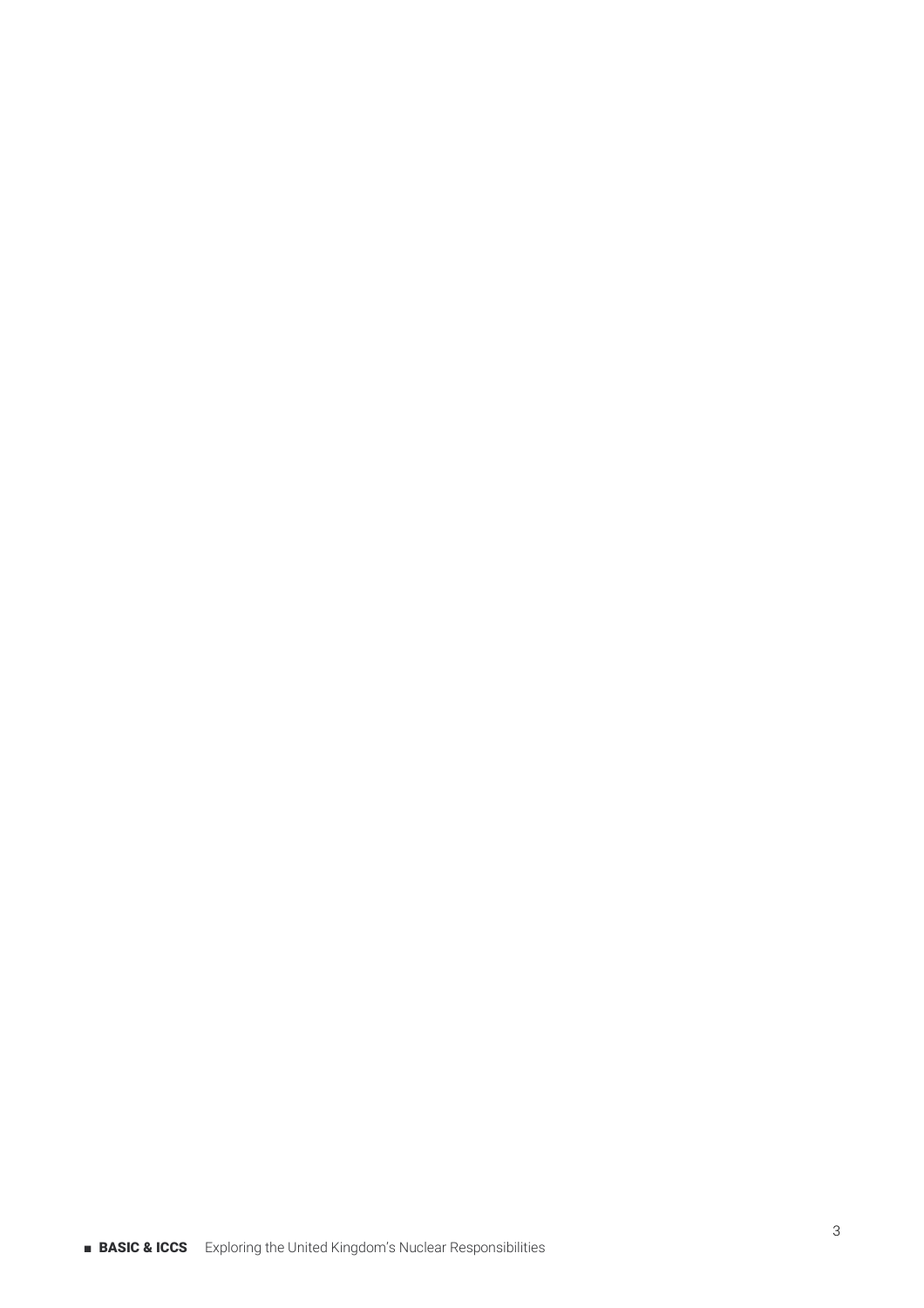### 1. Dialogue Methodology

The UK's Collective Introspection dialogue was structured around five sessions over the course of the day, the methodology for which was adapted from the model process set out in the Nuclear Responsibilities Toolkit<sup>5</sup>

In preparation for the dialogue, facilitators had asked all participants to individually fill in the Responsibilities Framework (Annex A), which is set out in the Nuclear Responsibilities Toolkit.<sup>6</sup> This exercise ensured that everybody had a good understanding of the Framework, and had explored their own perceptions of the UK Government's responsibilities before coming into a group discussion.

In the first three sessions of the dialogue, fourteen participants were split into three breakout groups composed of four or five participants and two facilitators, sitting at a round table. Each group was designed to be as diverse and inclusive as possible and evenly split between government and civil society representatives, to reflect a variety of perspectives over the UK Government's nuclear policy and stimulate thought-provoking and challenging discussions. For the last two sessions, the groups reconvened in plenary.

The three sessions held in breakout groups used the Responsibilities Framework to guide dialogue participants into a focused and structured discussion on the UK Government's nuclear responsibilities. Whereas the participants had explored these questions individually before the meeting, they were now invited to explore these questions collectively, and to try to identify their convergences and divergences.

Each session was structured around the key questions posed in the different boxes of the Responsibilities Framework. In session one participants focused on the first three boxes of the Framework, which ask the following questions:

- Who or what does the United Kingdom have nuclear responsibilities to? ('entities')
- What are the United Kingdom's nuclear responsibilities? ('responsibilities')
- Where do these nuclear responsibilities come from? ('sources')

To record their answers, the facilitators asked participants to quickly note down their answers on post-it notes of different colours, with each corresponding to a particular category (entities, responsibilities, and sources). In each group, participants put the post-it notes on a big sheet of paper in the middle of each table and were invited to organise and then reorganise them if they uncovered themes, categories, or clusters of elements. The round tables and relatively informal atmosphere meant that participants were often standing up and could move around the tables freely.

In session two, facilitators asked each group to order and structure the post-it notes in a grid-based system wherein the 'entities' post-its ran down the left-hand edge of a new piece of paper, and the responsibilities and sources ran from left to right, in line with the post-its they were associated with. Responsibilities and sources that were 'agreed' were put closer to the left-hand side of the paper, whereas those that were more 'contested' (i.e. there was disagreement within the group) were placed in the righthand side of the page. This created a visual map of where there was convergence and divergence.

During the third and last breakout group session, facilitators focused on boxes four and six of the Framework, asking the groups the following questions:

භ How, and to what extent, are the nuclear responsibilities that you have identified implemented in current UK Government policies and practices?

<sup>5</sup> Brixey-Williams, Spilman, and Wheeler, *The Nuclear Responsibilities Toolkit*, p.43.

<sup>6</sup> Brixey-Williams, Spilman, and Wheeler, *The Nuclear Responsibilities Toolkit*, pp.17-25.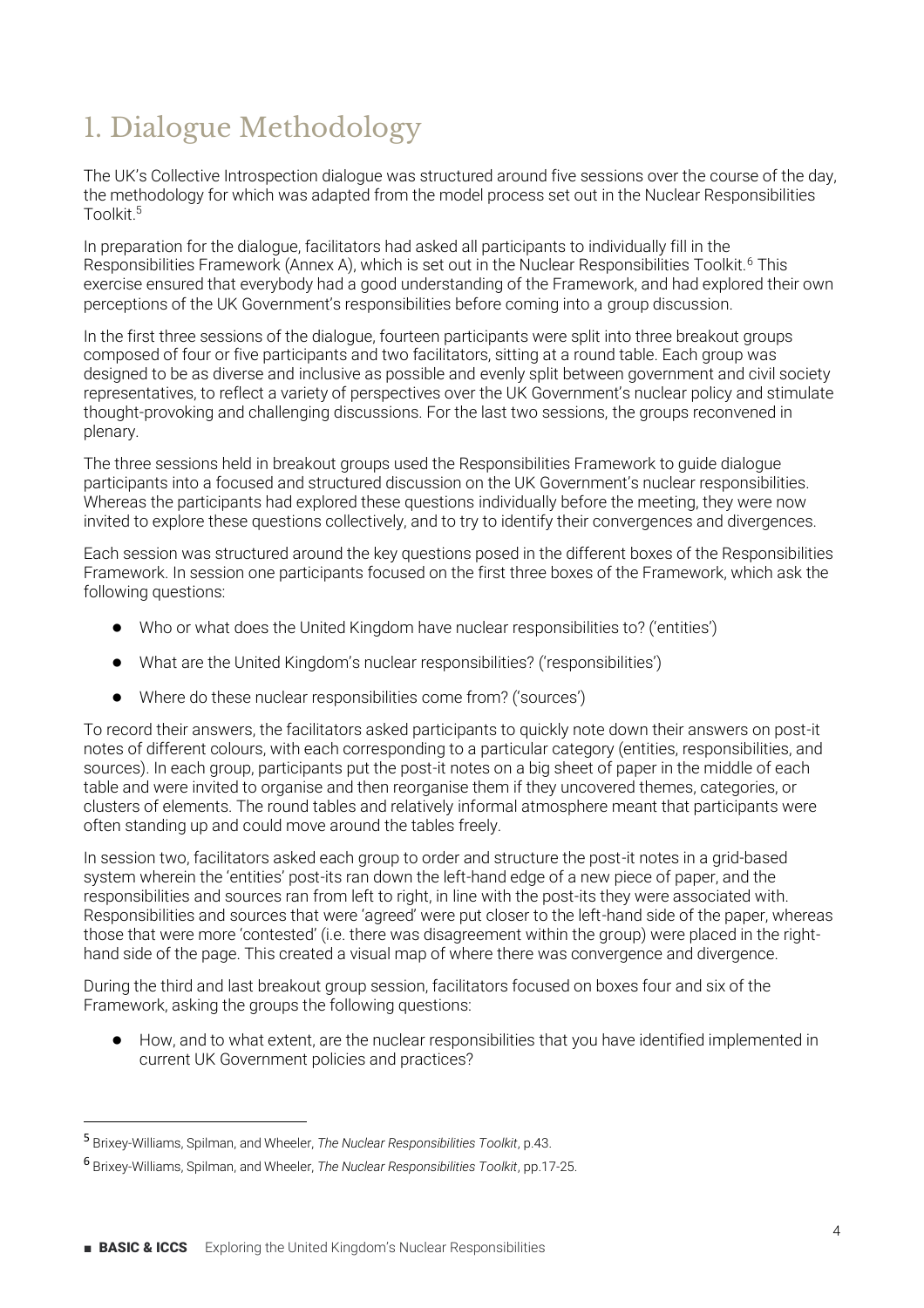භ Are there opportunities for the United Kingdom to fulfil its nuclear responsibilities more effectively?

Facilitators asked participants in each group to note down the answers on post-it notes of two different colours, one for how the UK Government is fulfilling its responsibilities in existing policies and practices and the other for what the UK Government could do differently to fulfil its responsibilities in a more effective way. Participants put the post-it notes on the same piece of paper that they used in session 2, so that each policy/practice could be related to its corresponding responsibility. Facilitators then invited participants in each group to choose from specific policies and practices for discussion.

The annexed table (Annex B) is a summary of the frameworks that each group produced throughout the day using paper and post-it notes. As a result, the table reflects the structure of the Responsibilities Framework and is organised into four columns, each corresponding to four of the five questions asked by facilitators and illustrated above. Answers to the remaining question  $-$  where do the United Kingdom's nuclear responsibilities come from? – are listed in a dedicated annex (Annex C). For the sake of accurately portraying the language that the participants themselves used, the table reports the exact content of participants' post-it notes.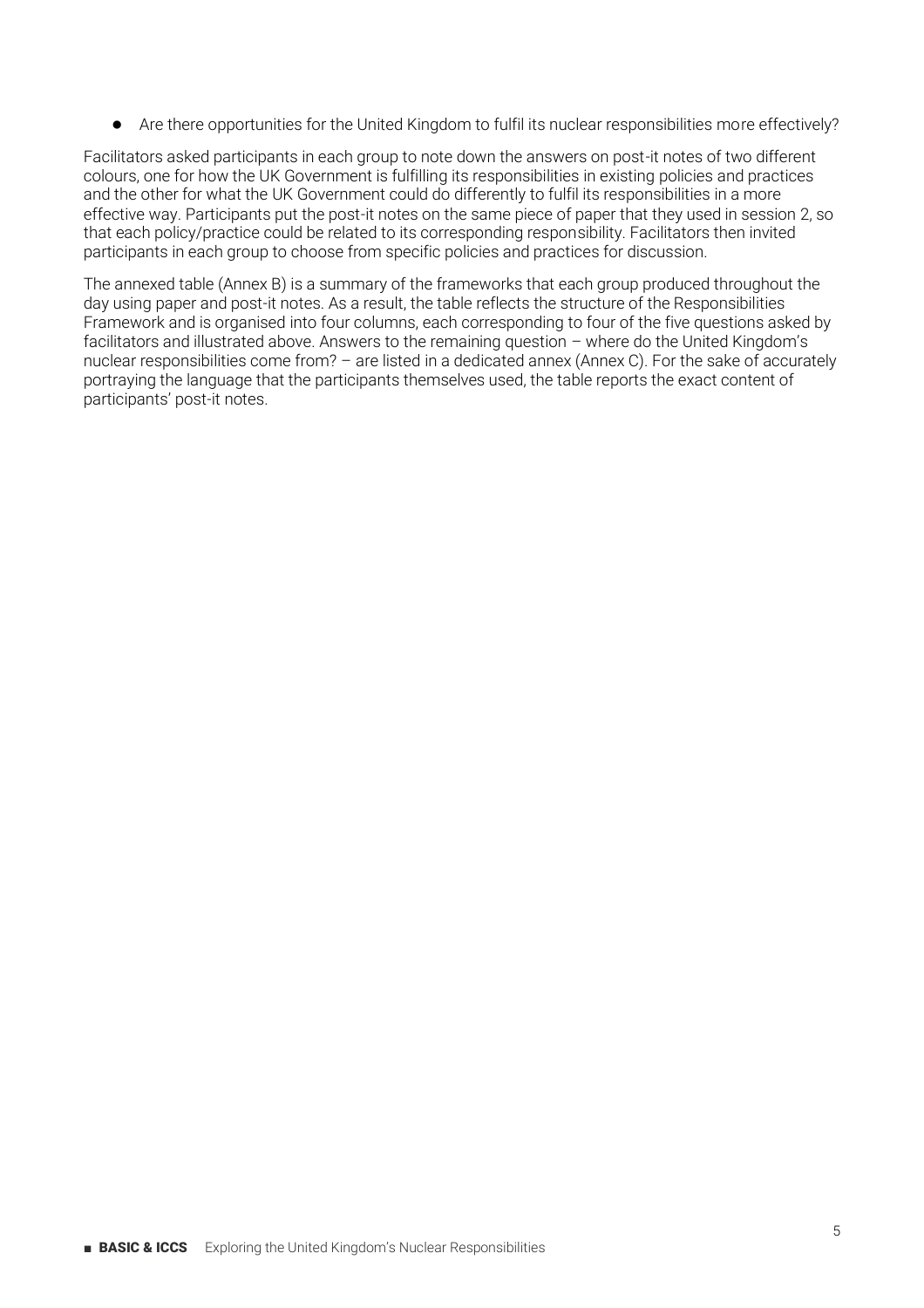#### 2. UK Nuclear Responsibilities, and their Related Policies and Practices

Crucial themes and issues emerged across all three groups throughout the dialogue, and in many cases the groups identified the same particular entities and discussed similar responsibilities, policies, and practices. The responses from the groups are given in full in the annexed summary table (Annex B).

All three groups identified 'the people,' 'the international community,' and 'allies' as entities to which the UK has responsibilities, although the wording sometimes differed or implied the existence of sub-categories. 'The people' was a broad category, but included the UK's population (not only its citizens but anybody living in the state), future generations, global civilians, as well as nuclear test victims and people affected by nuclear weapons production. The 'international community' included other states, which were sometimes broken down into Nuclear Weapon States (NWS), nuclear-armed states (NAS) not recognised under the Treaty on the Non-Proliferation of Nuclear Weapons (NPT), Non-Nuclear Weapon States (NNWS), and states dealing with ongoing legacies of nuclear weapon activities. It also included more abstract entities such as international law. 'Allies' included both NATO allies (all member states of the North Atlantic Treaty Organisation) and non-NATO allies and partners, although participants did not describe in detail what was meant by non-NATO allies and did not name any specific country.

These three entities are explored below. In relation to each, the groups discussed a wide range of UK responsibilities and their related policies and practices. For the sake of simplification, BASIC-ICCS have grouped these responsibilities into different broad categories, but it should be noticed that responsibilities are in reality much more intertwined.7

### The People

Participants identified a number of specific responsibilities that followed from recognising 'the people' as a key entity to which the UK Government owes responsibilities to. BASIC-ICCS have grouped these responsibilities into two broader categories: i) the responsibility to protect the people and; ii) the responsibility to educate the public on nuclear policy issues.

#### The Responsibility to Protect the People

Annex B shows the specific responsibilities identified by participants in relation to the broad responsibility to protect the people. These include: i) 'keeping the population safe,' ii) 'protecting the environment,' iii) 'ensuring the safety and security of nuclear weapons' iv) 'providing security against non-state actors' v) 'ensuring the peaceful use and access to nuclear technologies,' vi) 'understanding and minimising nonnuclear convergent risks,' vii) 'avoiding proliferation risks,' viii) 'protecting the environment and; ix) 'ensuring that nuclear weapons are not placed in outer space.' Some participants also included 'maintaining a credible minimum deterrent (CMD)' as one of these responsibilities, although for some participants who were more critical of the UK Government's reliance on a strategy of nuclear deterrence. this is best conceived as the current *policy* by which this responsibility is fulfilled, and it could, in principle, be fulfilled differently in the future.

Participants identified several policies that the UK is currently implementing to fulfil these responsibilities, such as: i) developing a robust command-and-control system; ii) ensuring transparency on readiness and capability; iii) maintaining Continuous At-Sea Deterrence (CASD), on the assumption that this is accepted as a responsibility and not a particular policy expression of that responsibility); iv) pursuing the Global

<sup>&</sup>lt;sup>7</sup> For example, many responsibilities, policies, and practices that fall under the category of a responsibility 'to act in good faith to promote an environment conducive to disarmament' could also be categorised as responsibilities 'to engage and reassure other states, including adversaries,' and vice-versa.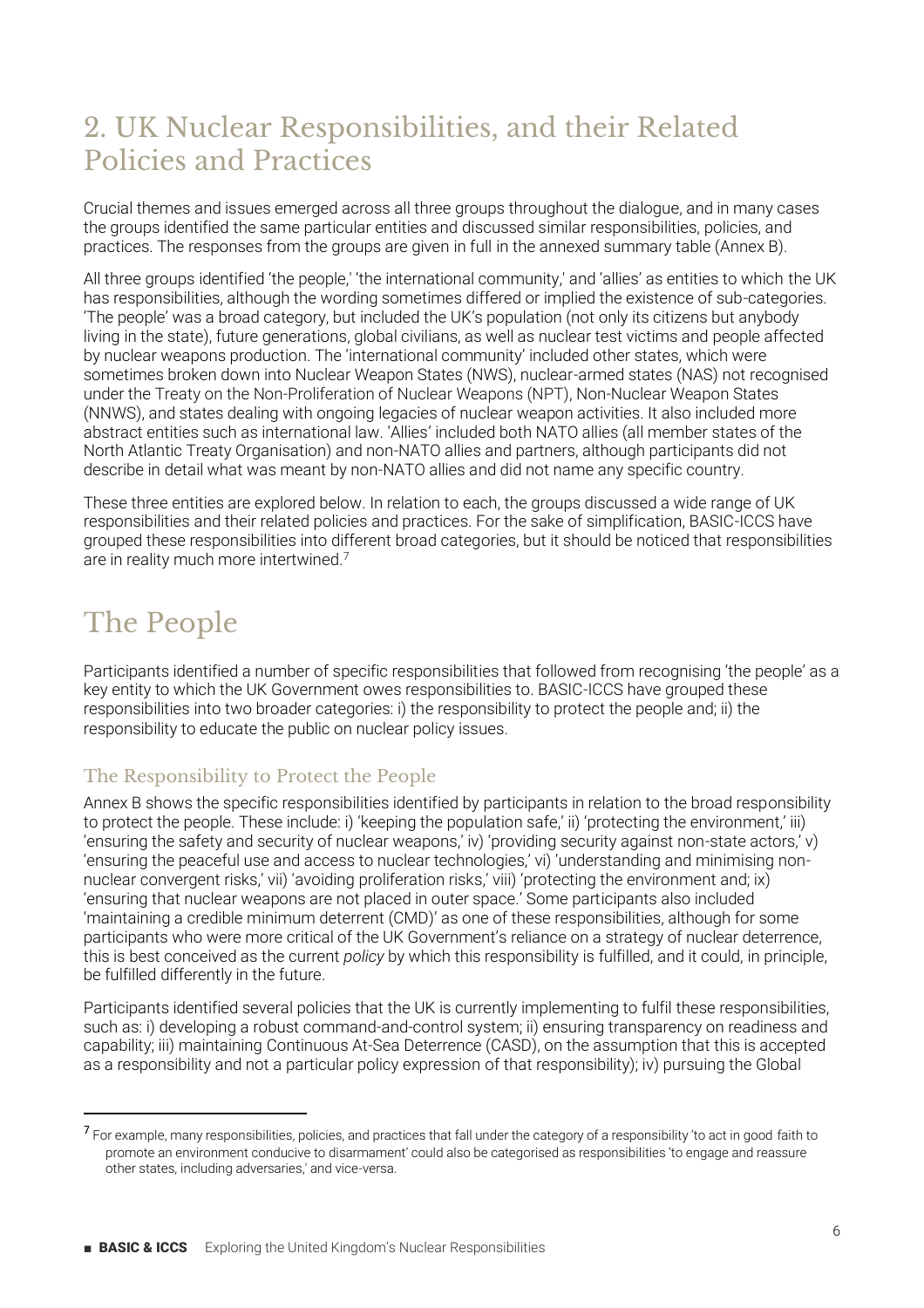Initiative to Combat Nuclear Terrorism (GINCT) and; v) supporting the International Atomic Energy Agency (IAEA).

There was a general perception across the three groups that there are some different policies that the UK Government could be developing and implementing to fulfil its generic responsibility to protect the people in a more effective way. Group 1 raised the issue of protecting those who had been impacted by nuclear weapons testing, and what more the UK Government could do to recompense the victims or mitigate these harms. However, it was pointed out that the UK Government feels almost no political pressure to address these issues, making the likelihood of action slim at present.

In Group 3, participants felt that the UK Government could take better care with its messaging and communications, and in particular, explain to relevant stakeholders its nuclear policy positions and postures. Several participants felt that the UK Government could have done more to explain and contextualise the increase in the warhead cap set out in the 2021 *Integrated Review* of UK security, defence, development and foreign policy.8

Officials in Group 3 explained that the security environment is not what the UK Government had hoped it would be by now and that previous caps on warheads reflected hopes for an improved environment. The *Integrated Review* claims that the decision to increase the warhead cap is a response to a general worsening of the security environment, with state threats to the UK and its allies rising as other 'states are becoming increasingly assertive in how they advance their own objectives and in their willingness to undermine ours.<sup>'9</sup> However, officials were emphatic that in no way did the increase in the warhead cap mean that the UK Government was operating anything other than a 'minimum' deterrent.

In this context, one important omission in the group conversations, but which could be discussed in future conversations, is the question of what *else* the UK Government is doing (especially in terms of risk reduction policies) to respond to increasing security threats in the international system, other than maintaining a credible minimum deterrent capability in support of both national and alliance purposes. There remained uncertainty among the participants about what the UK is doing  $-$  and can do  $-$  to contribute to ameliorating a deleterious security environment. The UK Government could do more to communicate better to other actors in the international system what, if any, policies and actions it is pursuing in this regard.

Another important point raised by participants is that the UK Government could consider ways to fulfil its responsibility to protect the people by undertaking more contingency planning and forward thinking in the context of emerging and disruptive technologies. Participants in Group 2 and 3 suggested that this policy can be pursued by commissioning reports, funding initiatives, and sharing expertise with think tanks and other institutions and stakeholders to develop a deeper knowledge of emerging technologies and devise effective strategies to protect the population and the planet from the threats of disruptive technologies.

#### The Responsibility to Educate the Public on Nuclear Policy Issues

The generic responsibility to educate publics on nuclear policy issues includes sub-responsibilities related to ensuring inclusive policy-making and keeping civil society (as well as any other relevant stakeholders) informed about critical nuclear issues. These responsibilities are listed in detail in the summary table (Annex B).

The three groups identified several policies and practices that the UK is currently implementing to fulfil such responsibilities, such as: i) conducting intelligence assessment and integrated review reports to Parliament, and ministerial, parliamentary, and privy council briefings; ii) engaging with NGOs on policy development, and sponsoring the work of think tanks in the UK; iii) engaging with the next generation in

<sup>8</sup> UK Government, *Global Britain in a Competitive Age: the Integrated Review of Security, Defence, Development and Foreign Policy*, Updated 2 July 2021. [https://www.gov.uk/government/publications/global-britain-in-a-competitive-age-the-integrated](https://www.gov.uk/government/publications/global-britain-in-a-competitive-age-the-integrated-review-of-security-defence-development-and-foreign-policy/global-britain-in-a-competitive-age-the-integrated-review-of-security-defence-development-and-foreign-policy)[review-of-security-defence-development-and-foreign-policy/global-britain-in-a-competitive-age-the-integrated-review-of](https://www.gov.uk/government/publications/global-britain-in-a-competitive-age-the-integrated-review-of-security-defence-development-and-foreign-policy/global-britain-in-a-competitive-age-the-integrated-review-of-security-defence-development-and-foreign-policy)[security-defence-development-and-foreign-policy](https://www.gov.uk/government/publications/global-britain-in-a-competitive-age-the-integrated-review-of-security-defence-development-and-foreign-policy/global-britain-in-a-competitive-age-the-integrated-review-of-security-defence-development-and-foreign-policy) (accessed 23 March 2022).

<sup>9</sup> UK Government, *Global Britain in a Competitive Age*.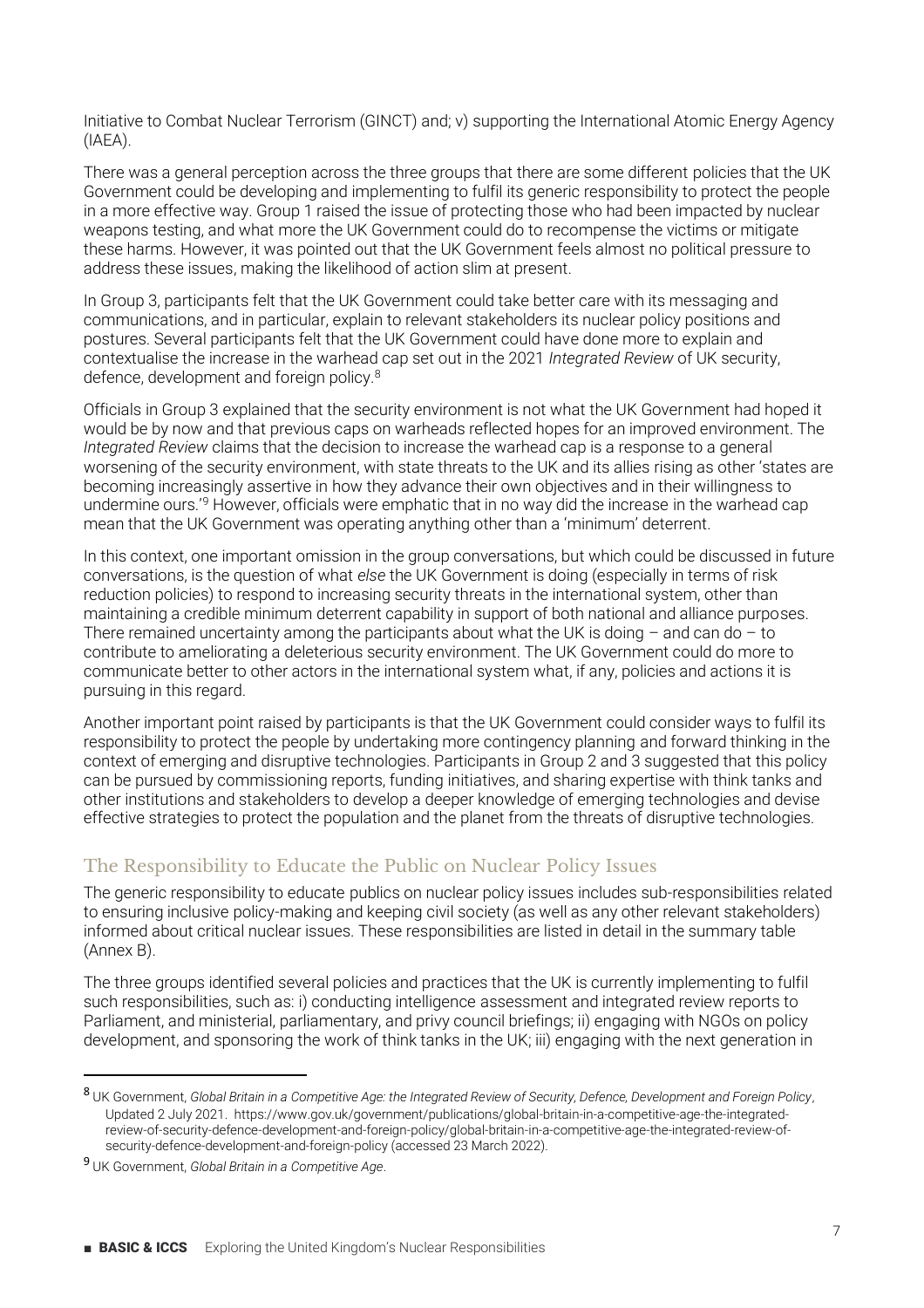policy-making; and iv) focusing on public outreach through various channels, including social media. Conversations between government representatives and civil society representatives indicated that enhancing education on nuclear security issues has been a key priority for the UK Government over the past eighteen months as reflected in the above-mentioned policies, although some present wanted to know more about what that had looked like in practice.

Group 3 discussed in detail what more the UK Government could do to better fulfil these responsibilities. Some participants suggested that the UK Government could do more to ensure deeper engagement with a number of stakeholders and communicate more effectively with civil society. In particular, as described in Table 4, it was suggested that the UK Government could allocate more resources to outsource ideas and develop new initiatives with different NGOs and ensure that such partners are more systematically informed about and involved in policy-making. This includes providing longer-term funding to think tanks and research projects that would allow more stability for those NGOs and greater networking and impact opportunities. Moreover, the Government could develop more effective strategies to communicate with civil society about what the government is doing in this regard. This includes being more transparent and vocal about its inclusive policy-making and partnerships with NGOs, and taking more initiatives to engage the wider public in strategic conversations.

### The International Community

Participants identified a number of specific responsibilities that followed from recognising 'the international community' as a key entity to which the UK Government owes responsibilities to. BASIC-ICCS have grouped these responsibilities into three broad categories: i) the responsibility to protect the international community from the dangers of armed conflict; ii) the responsibility to act in good faith to promote an environment conducive to disarmament; and iii) the responsibility to engage and reassure other states, including adversaries.

#### i. The Responsibility to Protect the International Community from the Dangers of Armed Conflict

This responsibility encompasses the following sub-responsibilities identified by participants: i) 'maintain international peace and security,' ii) 'reduce the risks of conflict'; iii) 'prevent' and 'counter' nuclear proliferation: iv) 'take collective measures for the prevention and removal of threats to peace' and: v) 'offer UK technical and diplomatic skills capacity for international nuclear management'.

As shown in Annex B, the three groups point out that the UK Government is currently seeking to fulfil these responsibilities by devising risk reduction policies, supporting existing export control regimes, and promoting existing treaties and institutions such as the NPT and the IAEA.

Civil society and academic representatives in Group 2 discussed whether the UK Government has a fresponsibility to *counter* proliferation,' and expressed disagreement over whether the responsibility to *counter* proliferation is different from the responsibility to *prevent* proliferation. Some participants argued that counter-proliferation implies a more 'active engagement' and role for the United Kingdom in the international system. However, there was concern expressed by others that the use of the word 'counter' could be interpreted as threatening by other actors in the international system, and not everyone agreed that counter proliferation is a nuclear responsibility of the UK Government.

Group 2 and 3 felt that the UK Government could do more to fulfil its responsibility to protect the international community from the dangers of armed conflict by developing new risk reduction policies. However, there was no substantive discussion about such policies; participants felt that opportunities to promote new risk reduction policies and practices, such as setting up and sponsoring a sustained multilateral forum on nuclear risk reduction, should be further explored. Moreover, it was noted by some participants (but contested by others) in Group 1 that the UK Government could allocate an increased spend and leverage of resources to support the implementation and enforcement of sanctions against parties in non-compliance with United Nations Security Council Resolution (UNSCR) 1540. Adopted under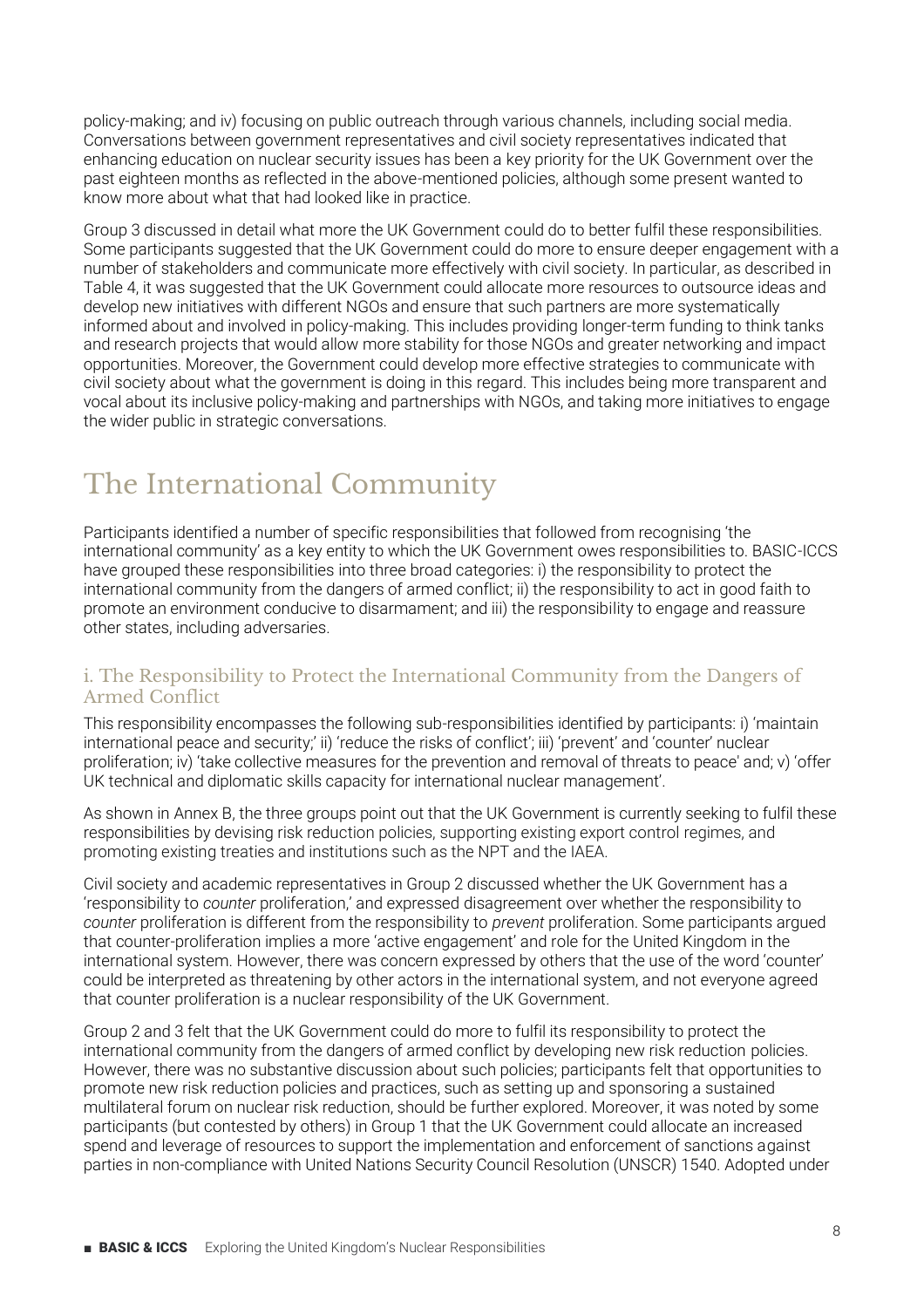Chapter VII of the United Nations Charter, the resolution is not only legally binding but also potentially enforceable, therefore requiring states to take all necessary steps to prevent the spread and trafficking of materials that could be used to develop Weapons of Mass Destruction (WMD).<sup>10</sup>

#### ii. The Responsibility to Act in Good Faith to Promote an Environment Conducive to Disarmament

Participants felt that although the UK Government has a general responsibility to UK citizens and all other states in the international system to work towards disarmament, it is particularly responsible for disarmament towards NPT states parties, whether Nuclear Weapons States (NWS) or Non-Nuclear Weapons States (NNWS). This also related to the UK Government's responsibility to fulfil treaty commitments.

The specific responsibilities identified by participants here included: i) 'to pursue negotiations in good faith towards disarmament (Article VI of the NPT), ii) 'fulfil treaty commitments,' iii) 'support and facilitate a conference to achieve a Middle East WMD-free Zone (MEWMDFZ),' iv) 'exercise restraint,' v) 'minimise deterrence,' vi) 'maintain export controls,' vii) 'reinforce the taboo that erodes the value of nuclear weapons,' viii) 'to create an environment for disarmament' and; ix) 'not to use or transfer nuclear weapons to other states'.

The summary table (Annex B) outlines the range of policies that, according to participants, the UK Government is currently implementing to fulfil its responsibilities related to nuclear disarmament. This comprises policies related to limiting the UK's own nuclear capabilities by only operating a minimum nuclear deterrent posture (CMD) and minimising the role of nuclear weapons in national security policy. It also includes policies in support of international disarmament efforts, such as supporting the implementation of treaties like the Comprehensive-Nuclear-Test-Ban Treaty (CTBT) and the Fissile Material Cut-off Treaty (FMCT), signing Nuclear-Weapon-Free Zone (NWFZ) protocols, supporting the implementation of the Joint Comprehensive Plan of Action (JCPOA), and being part of initiatives such as Creating an Environment for Nuclear Disarmament (CEND).

Regrettably however, as Annex B illustrates, the groups were unable to identify many specific policies that the UK Government could implement to fulfil its responsibilities related to disarmament in a more effective way. Only some general ideas were discussed, such as the UK Government allocating more resources towards 'blue skies thinking,' 'disarmament education,' and 'roadmapping of options and pathways towards disarmament'

#### iii. The Responsibility to Engage and Reassure Other States, Including Adversaries

BASIC-ICCS have interpreted the 'responsibility to engage and reassure other states' as a group of specific responsibilities related to the way in which the UK government interacts with other actors, including adversaries, in the global nuclear order.

The three groups identified a number of specific responsibilities that can be related to this group, such as: i) 'to engage with, and to listen to, the views of other actors where this is constructive,' ii) 'to engage with the Treaty on the Prohibition of Nuclear Weapons (TPNW) and/or its adherents, iii) 'to avoid boxing in an adversary,' iv) 'to constructively engage with processes to address legacies, avoid accidental wars, and promote nuclear risk reduction, v) 'to be as clear and transparent as possible,' vi) 'to build trust and demonstrate sincerity, vii) 'to be aware of positions that could constrain future commitments, viii) 'to reflect seriously on consequences of words and deeds,' (ix) 'to understand other states' nuclear responsibilities, x) 'to encourage all NAS to explain themselves,' xi) 'to encourage best practice in diplomacy among nuclear armed states,' xii) 'to regulate nuclear armaments' and; xiii) 'to prevent misunderstandings'.

<sup>10</sup> Peter Crail, 'Implementing UN Security Council Resolution 1540: A Risk Based Approach', *Nonproliferation Review*, 13, no. 2 (2006): 355-99, p. 357. Doi: 10.1080/10736700601012193. Retrieved from:

https://www.vertic.org/media/assets/nim\_docs/background%20articles/Crail\_risk-based%20assessment\_1540.pdf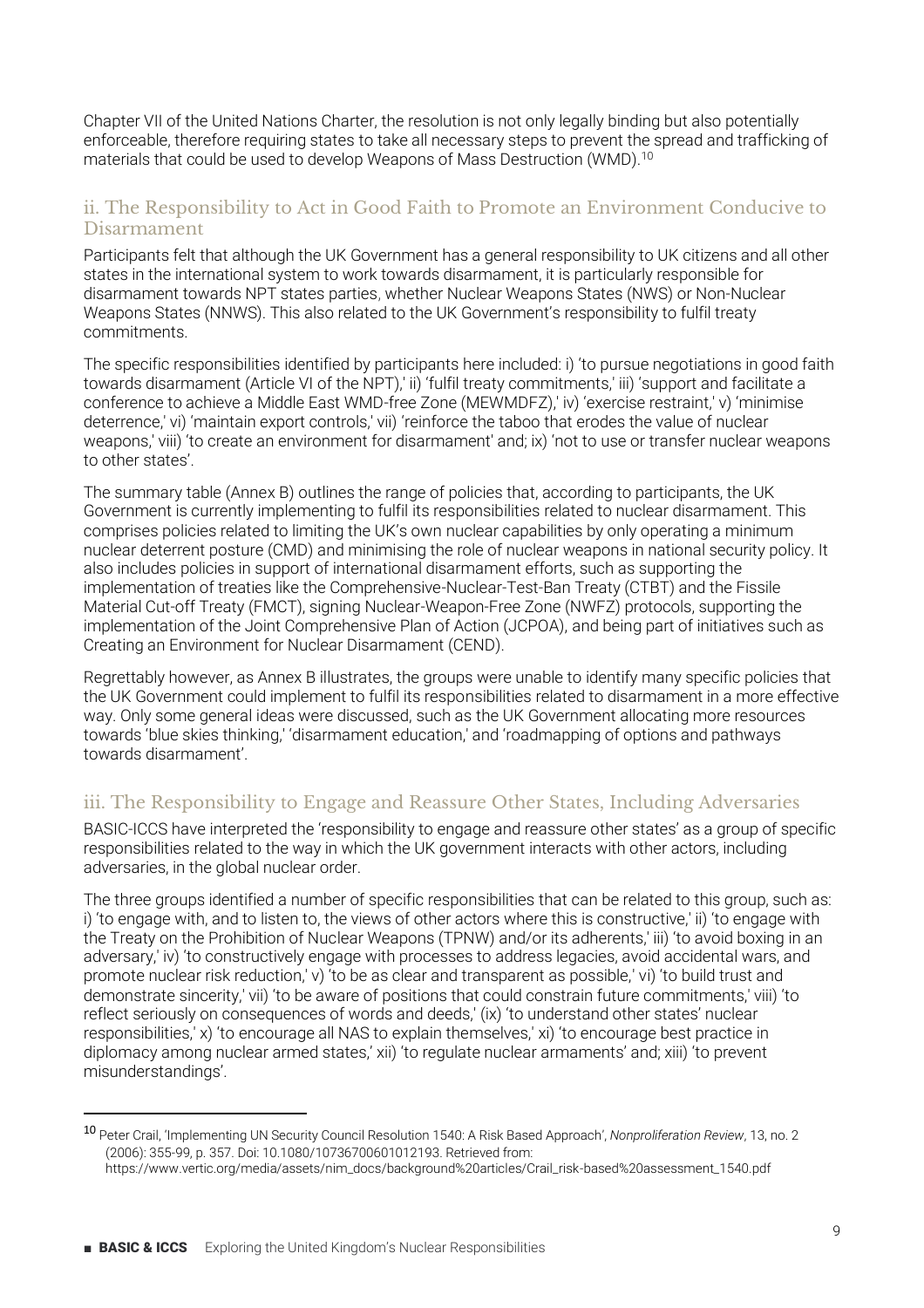There was contestation within Group 1 as to whether the UK Government has a responsibility to engage with, and to listen to the views of other actors in the international system. It was raised by some participants that the benefits of engagement should be weighed against its costs, which may vary according to the different actors with whom the UK Government engages. Therefore, some in the group claimed there is no such thing as the UK's overarching 'responsibility to engage.'

Group 2 contested whether the UK Government has a responsibility to engage with the TPNW and/or its adherents. The group concurred that this is an area for further discussion, especially as regards the type of engagement. It was noted that, perhaps, there should be a responsibility for the UK Government to engage with TPNW State Parties, but there are many different ways and levels of engagement available here. One government representative made a distinction between engaging with the TPNW as a Treaty process and engaging in bilateral or multilateral negotiations with individual members of the TPNW.

As shown in Annex B, the policies and practices discussed by the groups in relation to what the UK Government is currently doing to fulfil these responsibilities were mostly related to i) offering negative security assurances (NSA) and; ii) engaging with the permanent members of the United Nations Security Council (P5), and in particular with 'the P5 process'.<sup>11</sup>

It was mentioned that the UK Government offers negative security assurances (NSAs) to NNWS - a policy that, as suggested by some participants, the UK could implement more effectively by tightening some of its NSA exceptions. The UK issued its NSAs to NNWS parties to the NPT in 1978 and then again in 1995, with the exception of 'the case of an invasion or any other attack on the UK, its dependent territories, its armed forces or other troops, its allies or on a State towards which it has a security commitment, carried out or sustained by such a non-nuclear-weapon State in association or alliance with a nuclear-weapon State'.<sup>12</sup>

Moreover, the UK maintained strategic ambiguity as to whether it would use nuclear weapons in response to the use or development of chemical or biological weapons that posed a threat to UK territory or its vital interests. The 2015 National Security Strategy and Strategic Defence and Security Review states that 'the UK will not use, or threaten to use, nuclear weapons against any Non-Nuclear Weapons State party to the Treaty on the Non-Proliferation of Nuclear Weapons (NPT). This assurance does not apply to any state in material breach of those non-proliferation obligations. While there is currently no direct threat to the UK or its vital interests from states developing weapons of mass destruction, such as chemical and biological capabilities, we reserve the right to review this assurance if the future threat, development or proliferation of these weapons make it necessary.13

On the P5 process, participants stressed that the UK Government initiated what has become the process in 2009 in relation to nuclear issues and is currently taking a leading role in promoting a conversation on nuclear doctrines across the five countries.

When discussing the policies and practices that the UK Government could develop to better fulfil the responsibility to engage and reassure, the groups discussed the possibility for the UK Government to actively promote within the P5 the issuing of a statement that reaffirms the Reagan-Gorbachev statement from their November 1985 Geneva summit that 'a nuclear war cannot be won and must never be fought.'<sup>14</sup>

<sup>11</sup> The P5 process is a forum to 'demonstrate the NWS's commitment to their NPT obligations, facilitate confidence-building between them and lay the groundwork for progress on disarmament'. See Centre for Science and Security Studies (CSSS), King's College London, and the European Leadership Network (ELN), *The P5 Process: Opportunities for Success in the NPR Review Conference*, CSSS (June 2020). https://www.kcl.ac.uk/csss/assets/the-p5-process-opportunities-for-success-in-thenpt-review-conference.pdf (accessed 23 March 2022).

<sup>12</sup> Select Committee on Defence, UK Parliament, *Memorandum from the International Security Information Service (ISIS)*, 18 December 2006[. https://publications.parliament.uk/pa/cm200607/cmselect/cmdfence/225/225we09.htm](https://publications.parliament.uk/pa/cm200607/cmselect/cmdfence/225/225we09.htm) (accessed 23 March 2022).

<sup>13</sup> HM Government, *National Security Strategy and Strategic Defence and Security Review 2015*, Chapter 4, para. 4.69, November 2015.

<sup>14</sup> It should be noted that following this dialogue, the P5 issued a joint statement that 'a nuclear war cannot be won and must never be fought.' See The White House, Joint Statement of the Leaders of the Five Nuclear-Weapon States on Preventing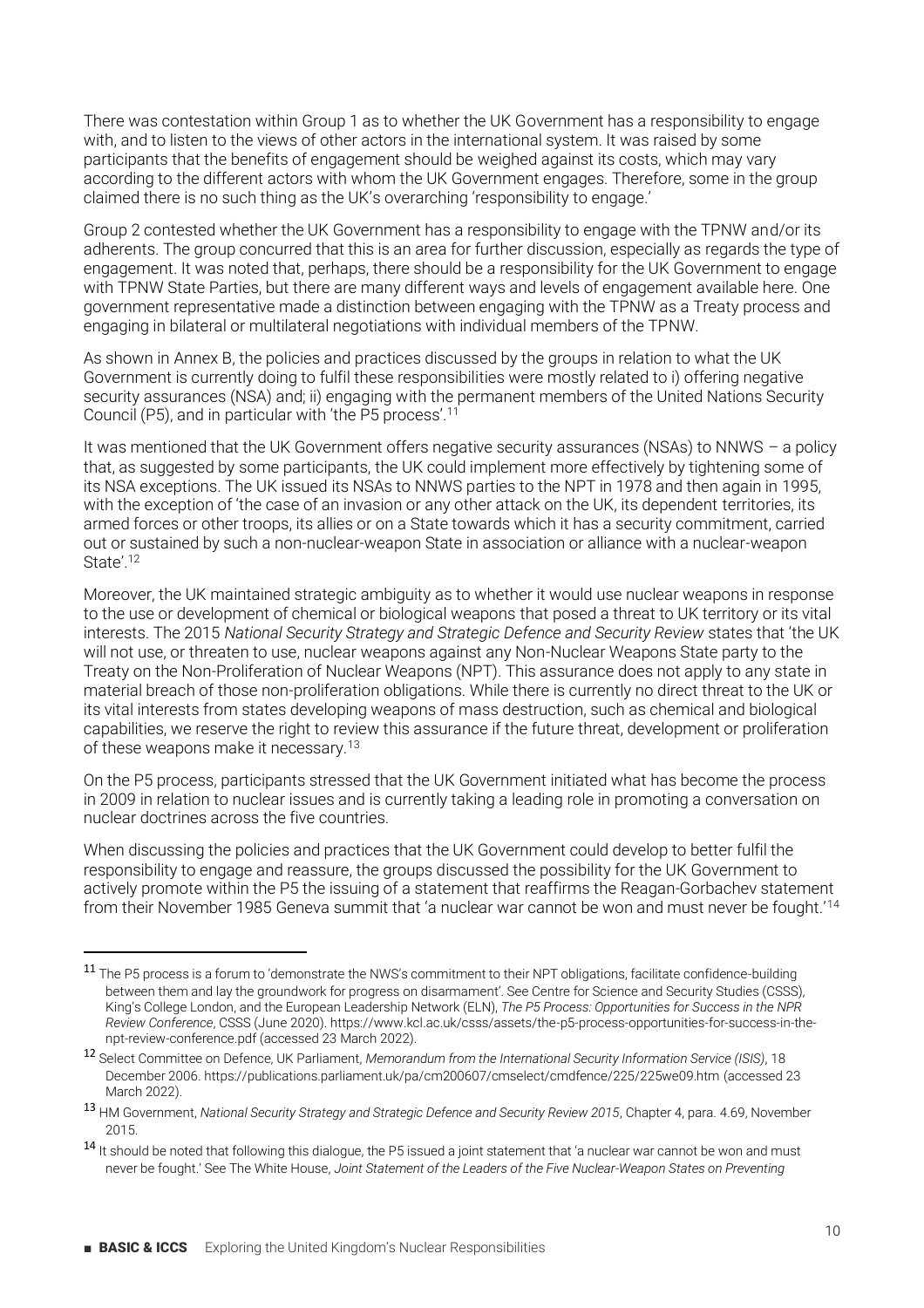The statement, or some equally compelling commitment, could be endorsed by the five NPT NWS to avoid the use of nuclear weapons in the context of a multipolar world order in which the risk of use of nuclear weapons among the great powers cannot be ruled out. Participants noted that the P5 could lead the way and promote the adoption of the principle at the upcoming 2020 Nuclear Non-proliferation Treaty (NPT) Review Conference.

One participant asked what the significance of the P5 issuing such a statement would be while another questioned how far Russia and China were being sincere in their public advocacy of the Reagan-Gorbachev statement. It was also suggested that an important factor hampering discussions is the prolonged global COVID-19 pandemic, which has resulted in a lack of face-to-face meetings in the last couple of years, coupled with the reluctance of some members of the P5 to meet virtually. Nevertheless, Group 1 expressed the belief that the UK Government could do more to improve talks with Russia and China at various levels, promoting better military-to-military cooperation and encouraging arms control initiatives and missile transparency.15

It was agreed that maintaining a dialogue with China is a responsibility and a priority. However, engagement with China entails a complex and intricate process in understanding how Chinese history, strategic culture and national identity guide their intentions and future plans, including nuclear modernisation. One participant suggested that the UK Government should continue to engage with China in the P5 process by showing 'responsible' behaviour (for example, by being transparent) hoping that China will follow suit.

Continuing the conversation around the policies and practices that the UK Government could develop to better fulfil the responsibility to engage and reassure, all the three groups noted that the UK Government should bolster efforts to 'better balance policies of transparency and ambiguity to make sure not to threaten other actors in the international system.' However, participants expressed different perspectives over transparency policies. While Group 3 briefly touched upon the need for the UK Government to foster a conversation on transparency on nuclear doctrines at the P5 level, some participants in Group 1 questioned whether the UK Government has a responsibility to be transparent at all. They noted that although the UK Government maintains a responsibility to be transparent to foster international engagement, transparency should be limited to maintain a certain level of ambiguity that would serve deterrence purposes and contribute to protecting the UK's security.

On the other hand, both government and civil society representatives in Group 2 agreed that transparency is both a responsibility of the UK Government and a policy area where the UK Government could do more. It was emphasised that the UK takes its policy of transparency very seriously and one participant noted that the UK is 'the most transparent of all the nuclear possessor states.' Nevertheless, it was noted that the country's current policies related to transparency lack a clear direction, a clear narrative, and a clear reason as to why transparency is important. Questions such as: 'who benefits from transparency?' or 'why is transparency so important?' should quide and orient future UK's nuclear policy-making strategies.

Identifying the beneficiaries of policies of transparency would also help to target messaging. Participants agreed that signalling transparency can help build trust and demonstrate sincerity towards other states in the international system. However, it was also noted that transparency should be limited 'up to a certain point' beyond which it can have negative consequences for the United Kingdom's own security. Too much transparency, it was claimed, can undermine security, thus a policy of transparency should be necessarily balanced against a policy of maintaining credible minimum deterrence.

*Nuclear War and Avoiding Arms Races* (3 January 2022)[. https://www.whitehouse.gov/briefing-room/statements](https://www.whitehouse.gov/briefing-room/statements-releases/2022/01/03/p5-statement-on-preventing-nuclear-war-and-avoiding-arms-races/)[releases/2022/01/03/p5-statement-on-preventing-nuclear-war-and-avoiding-arms-races/](https://www.whitehouse.gov/briefing-room/statements-releases/2022/01/03/p5-statement-on-preventing-nuclear-war-and-avoiding-arms-races/) (accessed 23 March 2022).

<sup>&</sup>lt;sup>15</sup> This dialogue was held months before the Ukraine crisis erupted. In the context of the current crisis, the measures discussed at the dialogue in relation to risk reduction remain of paramount importance and this conversation could be continued in further Collective Introspection meetings.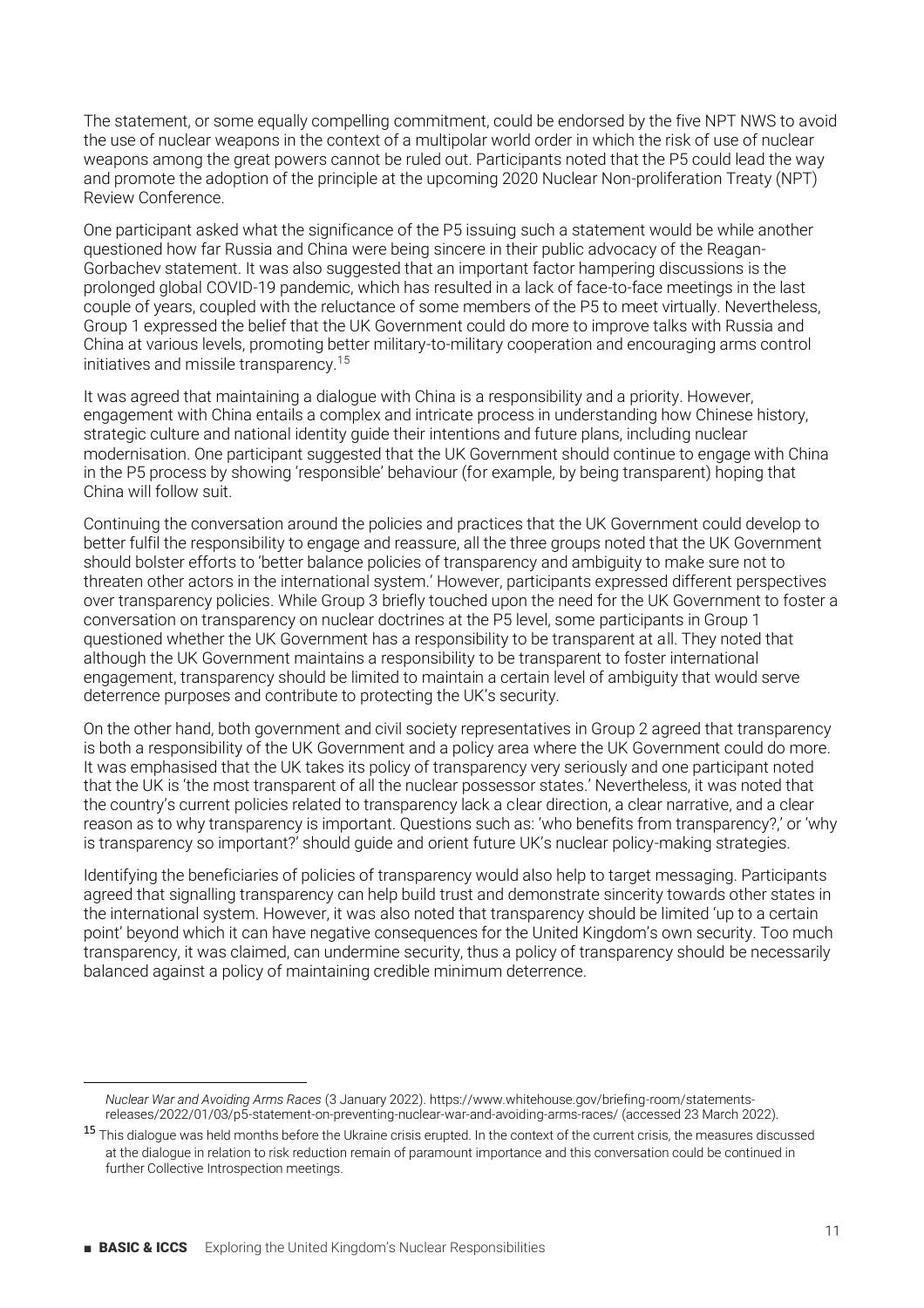### Allies

Although participants mentioned that the category of 'allies' included both NATO allies and non-NATO allies and partners, the latter entity was not discussed in any detail, and participants only focused on specific responsibilities that followed from recognising 'NATO allies' as a key entity to which the UK Government has nuclear responsibilities.

BASIC-ICCS have grouped these responsibilities into one broad category in Annex B: the 'responsibility to protect allies'. This includes specific responsibilities that were proposed such as: i) the responsibility to provide a deterrent for NATO allies, ii) the responsibility to maintain collective defence, iii) the responsibility to safeguard the freedom and security of all its members (NATO) by political and military means, iv) the responsibility to demonstrate normative and political leadership and; v) to protect allies through the NATO umbrella.

However, there was strong disagreement on some of these responsibilities within the groups, along the familiar deterrence-disarmament lines. Participants in Group 1 framed this as a conflict between the UK Government's 'responsibility to protect allies through the NATO nuclear umbrella' and its 'responsibility not to use nuclear weapons' since the former necessarily implies a willingness to use nuclear weapons.

Beside this short debate, participants did not further elaborate upon this group of responsibilities and didn't discuss in detail the specific policies and practices through which the responsibility to protect allies could be better fulfilled. Moreover, participants did not ultimately touch upon the responsibilities that the UK Government has in relation to non-NATO partners (for example, Japan and India), nor to European Union (EU) countries that are not NATO members, or those that lie outside of both, such as Ukraine. This indicates an important omission in group conversations that could be discussed in future dialogues. Such themes are of prominent importance, especially in the light of the recent provision of military support  $-$  in the form of weapons and ammunition  $-$  to Ukraine on the part of some NATO countries (including the UK) to counter Russia's invasion on the ground.<sup>16</sup> This highlighted that the UK Government might have responsibilities in relation to non-NATO partners which are grounded in a moral imperative to deter aggression.

<sup>16</sup> Simone Papale and Chiara Cervasio, 'Ukraine, Remote Interventionism, and the Stability-Instability Paradox: the Need to Reprioritise Nuclear Risk Reduction', BASIC, 8 March 2022, https://basicint.org/ukraine-remote-interventionism-and-the-stability[instability-paradox-the-need-to-re-prioritise-nuclear-risk-reduction/](https://basicint.org/ukraine-remote-interventionism-and-the-stability-instability-paradox-the-need-to-re-prioritise-nuclear-risk-reduction/) (accessed 31 March 2022).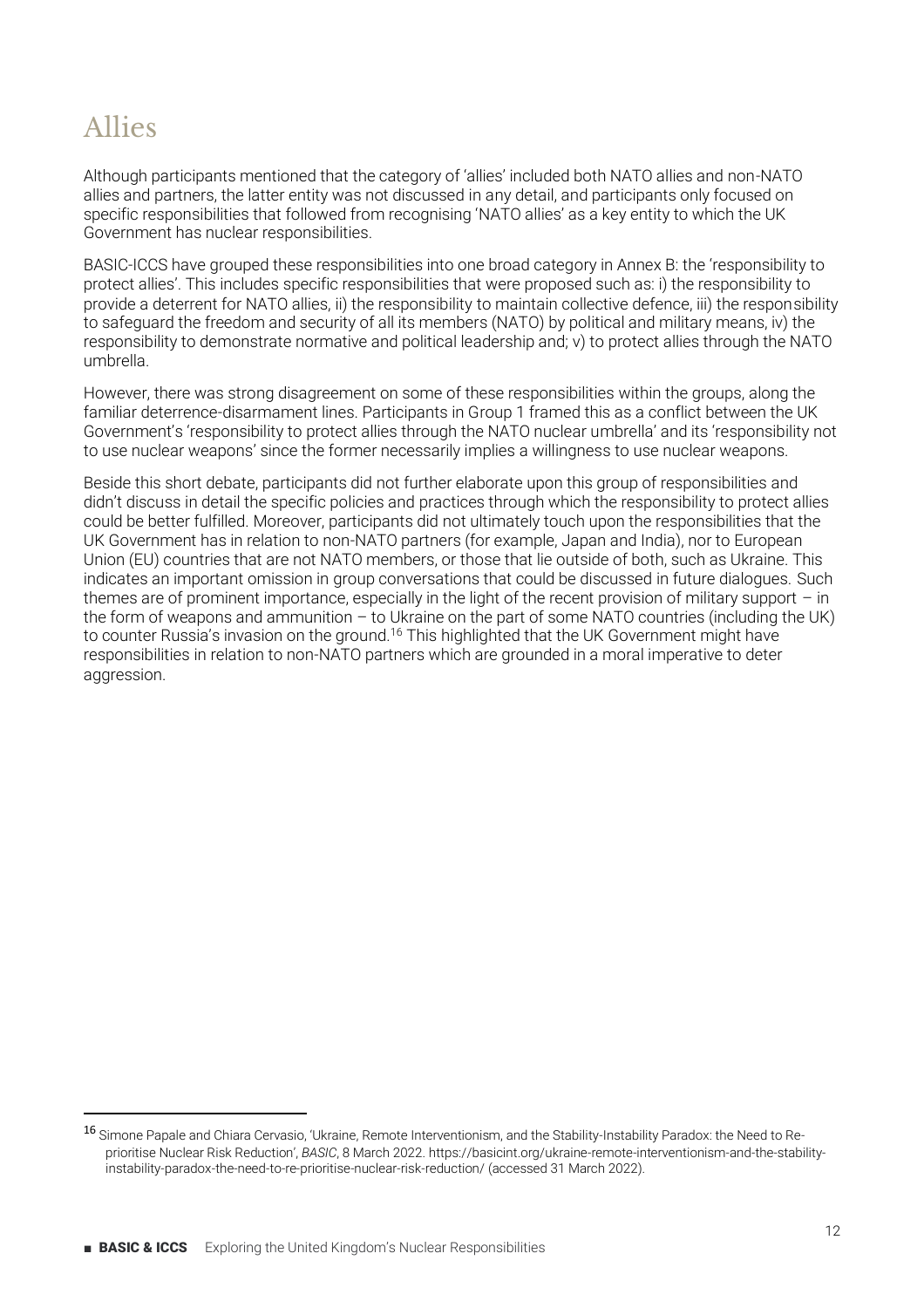### 3. The UK's Responsibilities to Other Nuclear-Armed **States**

In the final two plenary sessions at the end of the day, participants discussed the UK Government's nuclear responsibilities to other nuclear-armed states. Participants also discussed ways in which the UK Government could further nuclear responsibilities dialogues across the international milieu. The discussion explored the following questions:

- What are the UK Government's nuclear responsibilities to other nuclear-armed states, and in particular to Russia and China?
- භ How can we better engage nuclear-armed states in nuclear responsibilities dialogues?
- භ What role could the P5 process play in promoting a dialogue on nuclear responsibilities as a means to reducing distrust and nuclear risks?
- භ How could a dialogue on nuclear responsibilities promote cooperation between NWS and nucleararmed states outside the NPT?

The group pushed the limits of the conversation about UK responsibilities to the other nuclear-armed states. One individual posed the question as to whether the UK Government has responsibilities to Russia and China that are distinct from the other nuclear-armed states, which created some pause for thought among the group and would be worthy of further consideration. The same individual later asked whether the UK Government had any responsibilities to the DPRK, which remained unresolved.

#### The Imperative of Peace and Security

The first set of responsibilities that the plenary discussed was based on the obligations incurred by the UK Government as a result of its membership of the UN. It was pointed out that the UN Charter, especially Article 24, confers on the UK Government as a permanent member of the Security Council the 'primary responsibility for the maintenance of international peace and security'.<sup>17</sup> This requires the promotion and sustainment of collective measures to resolve international disputes, especially where nuclear-armed states are involved. One participant argued that, just as in a nuclear reactor, the nuclear-armed states needed to have agreed 'control rods' that could be lowered into any escalating conflict that could cool tensions.

Participants discussed whether the UK Government has a responsibility to defuse any tensions between nuclear-armed states, and to find ways to redefine the security relationship between the West and Russia. One participant felt that international law, such as the ICJ Advisory Opinion on the Legality of the Threat or Use of Nuclear Weapons, placed a clear responsibility on the UK Government to promote the non-use of nuclear weapons. Another participant put forward the belief that the UK Government has a responsibility to identify dangerous situations and share its technical knowledge and expertise because it has had the 'luxury' to develop knowledge in these domains, such as nuclear testing before the test ban. This underscores the belief that as a NWS and early signatory of the NPT, the UK Government bears a special responsibility in this respect.

#### The P5 Process

During plenary, participants discussed several responsibilities that the UK Government has within the P5 process, which included a responsibility to maintain and promote adherence to CMD across all five countries, promote an exchange around nuclear doctrines to increase mutual understanding and reduce the risk of miscalculations, and ensure improved nuclear risk management. For some, these

<sup>17</sup> Codification Division Publications, Repertory of Practice of United Nations Organs, Charter of The United Nations, Chapter V -The Security Council, Article 24[. https://legal.un.org/repertory/art24.shtml](https://legal.un.org/repertory/art24.shtml) (accessed 31 March 2022).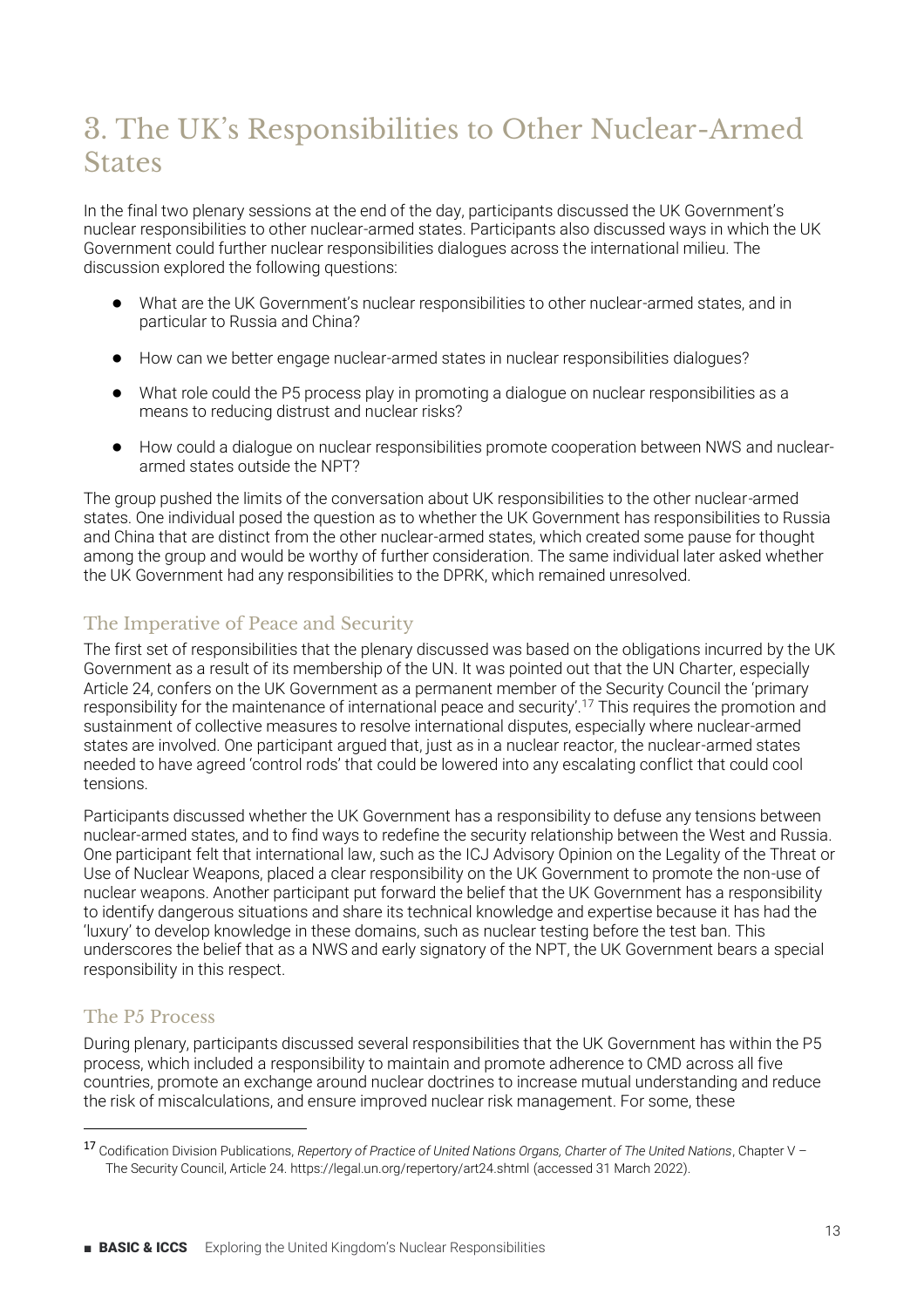responsibilities emerge from the practice of nuclear deterrence itself, following the logic that 'when we target someone, we have responsibilities to them.'

Some felt that, in the past few years, Chinese and Russian nuclear modernisations and postures have put nuclear security issues at the heart of international politics, thereby pressing the UK Government to find ways to engage in new nuclear diplomacy with the two countries. Similarly, one participant felt that the UK Government has a responsibility towards its population to avoid taking a confrontational stance (especially towards China and Russia), and to refrain from making nuclear threats, as well as to never to engage in a fighting war. Another pushed back on this last point, but expressed a strong belief that any nuclear weapons use should be firmly grounded in the Law of Armed Conflict.

#### The Importance of Mutual Understanding

A portion of time of the plenary was devoted to the idea that in a post-Cold War multipolar world order, the UK Government might have a responsibility to rethink and re-adapt the ideas of 'deterrence' and 'nuclear risk,' and to re-design the international order to better manage the risks of nuclear conflict. This, as some participants suggested, might imply a responsibility to engage in dialogue and better communicate with adversaries to understand their conceptions of nuclear risks and deterrence.

This discussion also raised more fundamental questions about what we know and don't know about nuclear weapons. One participant, referencing the lack of empirical evidence behind nuclear deterrence theory, made a clear pitch that the UK Government (and indeed all states) have a 'responsibility to respect the limits of our knowledge claims about what we know about nuclear deterrence and what we claim to know about what risk is.'

Participants also questioned whether the UK Government has a responsibility to engage in dialogue to understand the intentions of other states in the international system and recognise the latter's interests as 'legitimate' where this is appropriate. However, participants stressed that this doesn't mean that the UK Government should engage in appeasement strategies, because some states can have malign intentions and it can be dangerous to accommodate their interests. It is important to recognise the opportunities for dialogue and not to force them, as taking a 'leap in the dark'<sup>18</sup> can sometimes be too great a risk.

#### The Value of Nuclear Responsibilities Dialogues

At the end of the plenary, participants discussed ways that the UK Government could incentivise opportunities for nuclear responsibilities dialogues across the international community as a means to help nuclear-armed and non-nuclear-armed states better understand their own and others' policies and to address a shared concern over growing mistrust and nuclear risks.

For states that have not yet engaged with the Nuclear Responsibilities Approach, one participant argued, aetting involved would be a 'leap of faith' and therefore the question that needs to be asked is: 'what's in it for them?'. Several answers were put forward on this point. First, nuclear responsibilities dialogues could be a tool for collectively brainstorming and mapping areas of movement within the NPT or beyond it. Second, nuclear responsibilities dialogue could be used as the basis of nuclear staff talks between allies, such as in NATO. Third, it might be possible to integrate nuclear responsibilities dialogue into new or existing track 2 or military-military talks. Finally, it can be seen as an opportunity to bridge the NWS-NNWS divide, as it has in earlier rounds of the BASIC-ICCS Programme on Nuclear Responsibilities.19 Indeed,

<sup>18</sup> A 'leap in the dark' has been defined in the literature as leaders choosing to send a bold and dramatic signal of their peaceful intentions towards an adversary in a context where they risk being 'rebuffed, exposed and betrayed'. See Ken Booth and Nicholas J. Wheeler, *The Security Dilemma: Fear, Cooperation, and Trust in World Politics* (Basingstoke: Palgrave Macmillan, 2008), p.234.

<sup>19</sup> These are described in detail in Brixey-Williams and Wheeler, *Nuclear Responsibilities*, pp. 39-50. See also Sebastian Brixey-Williams, *Common but Differentiated Nuclear Responsibilities: Perspectives from Tokyo* (London: BASIC, 2019); Sebastian Brixey-Williams, *Differentiated Nuclear Responsibilities among Non-Nuclear Possessor States: Perspectives from the Hague* (London: BASIC and ICCS, 2020); Sebastian Brixey-Williams, *Nuclear Responsibilities in an Interconnected World: Perspectives from Kuala Lumpur* (London: BASIC and ICCS, 2019); Alice Spilman, *Nuclear Responsibilities in the Global Nuclear Order: Perspectives from Sʞo Paulo*, (London: BASIC and ICCS, 2020).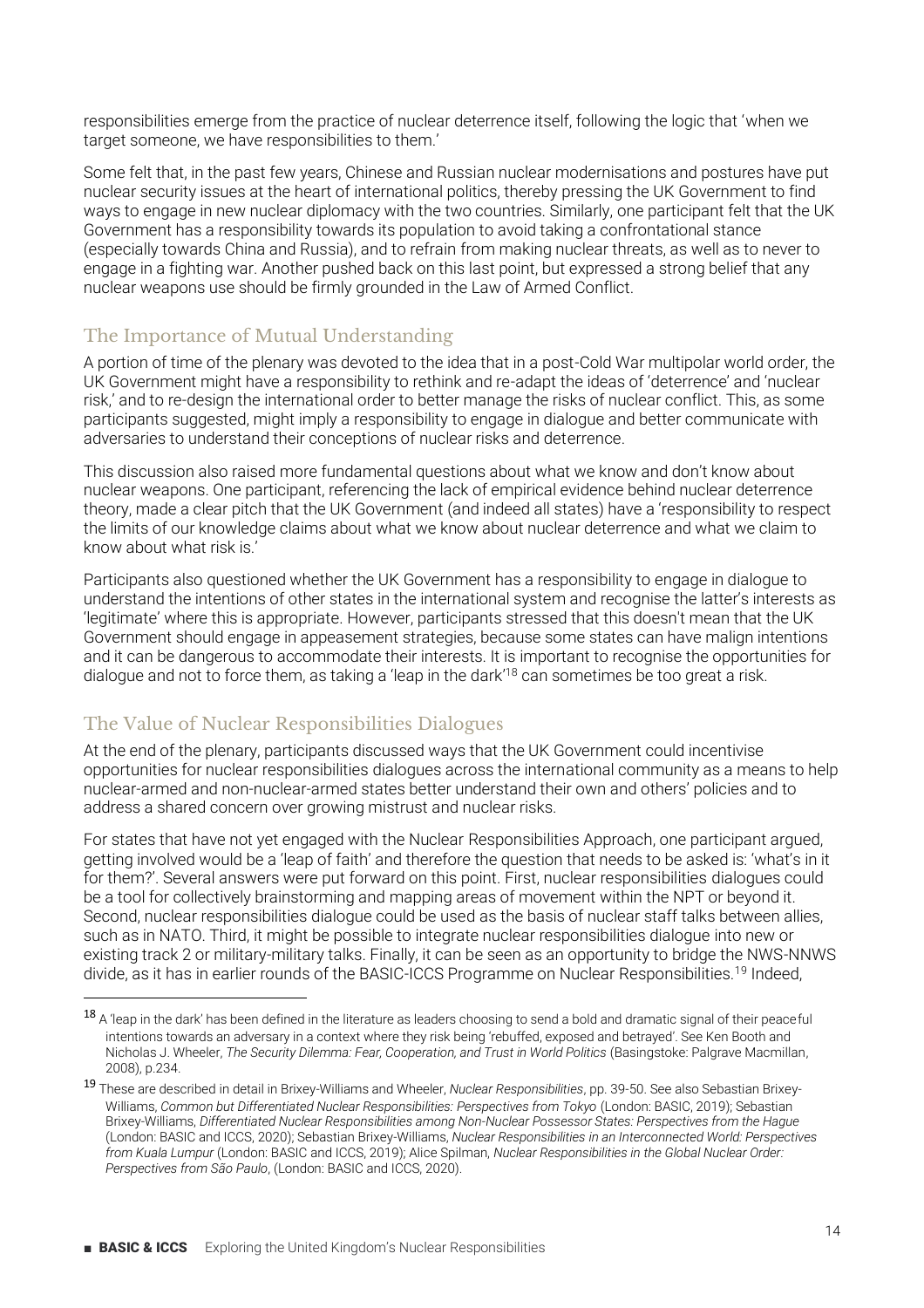some participants suggested that including non-nuclear armed states in such dialogues might also incentivise more engagement from members of the P5.

Participants noted that the UK Government could further incentivise nuclear responsibilities dialogues by stressing the need to build collectively a new international nuclear order and re-shape nuclear institutions. Conversations focused around nuclear responsibilities could lead states to critically re-think the existing global norms and rules around nuclear issues and re-shape collectively new norms that are more reflective of new threats, such as those related to emerging technologies and changing power relations within the emerging multipolar global nuclear order.

### Conclusions

The UK Collective Introspection dialogue brought government and civil society representatives together in a structured and facilitated in-person dialogue on the UK's nuclear responsibilities. While there are limits to what can be achieved over the course of one day, the dialogue was a crucial first step towards developing a comprehensive, inclusive, and hopefully continuous conversation amongst members of the UK nuclear policy community over the country's nuclear responsibilities and their related policy and practices.

Responsibilities are not set in stone. The changing nature of the domestic political context, as well as of the global nuclear security environment, makes it compelling for the UK nuclear policy community to have an ongoing discussion around the UK's nuclear responsibilities. The nuclear policy community is intrinsically dynamic and diverse in nature and it is a responsibility of the UK Government to ensure that officials are exposed to as wide a range of these perspectives as possible, including the next generation voices. As part of achieving this, civil society voices should be regularly consulted by government officials through as inclusive a range of channels as possible. Critical perspectives on nuclear responsibilities such as the ones that scholars, researchers, and NGO representatives provide can open up space for constructive conversations that may lead to changes in official thinking, leading potentially to new policies and practices that better fulfil some of the responsibilities identified in this report. It is just this critical thinking role for civil society that is envisaged in the Collective Introspection part of the third-party facilitated dialogical approach set out in the *Nuclear Responsibilities Toolkit*.

The Collective Introspection dialogue highlighted five crucial themes and policy areas that could orient the UK's Government nuclear policy-making, as well as future Collective Introspection dialogues.

First, there remained uncertainty among the participants about what the UK is doing  $-$  and can do  $-$  to contribute to ameliorating a deleterious security environment. Those in opposition to the UK's Trident system argued for disarmament, while those in support argued for maintaining a credible minimum deterrent capability in support of both national and alliance purposes. Across the board, it was felt that the UK Government could do more to respond to increasing security threats in the international system and fulfil the 'responsibility to protect the people' by prioritising the implementation of risk reduction measures. In particular, the UK Government could better signal to relevant stakeholders its nuclear policy positions and postures and advance multilateral conversations around nuclear transparency.

Second, participants identified many responsibilities that could fall under the 'responsibility to act in good faith to promote an environment conducive to disarmament,' but no corresponding policies and practices that the UK Government could implement to fulfil this responsibility in a different  $\overline{-}$  and more effective  $\overline{-}$ way. Given that this is one of the UK's *core* nuclear responsibilities, as it was identified across all three groups, the UK nuclear policy community should think more thoroughly about concrete policies and practices to fulfil this responsibility more effectively.

Moreover, one important omission in the group conversations, which could be discussed in future conversations, is the question of how the UK's policies and practices could address potential conflicts of responsibilities, such as those emerging between the responsibility to disarm and the responsibility to protect the people or NATO allies. For example, there was some contestation in Group 1 as to whether the UK Government has a responsibility not to use nuclear weapons  $-$  which, according to some participants,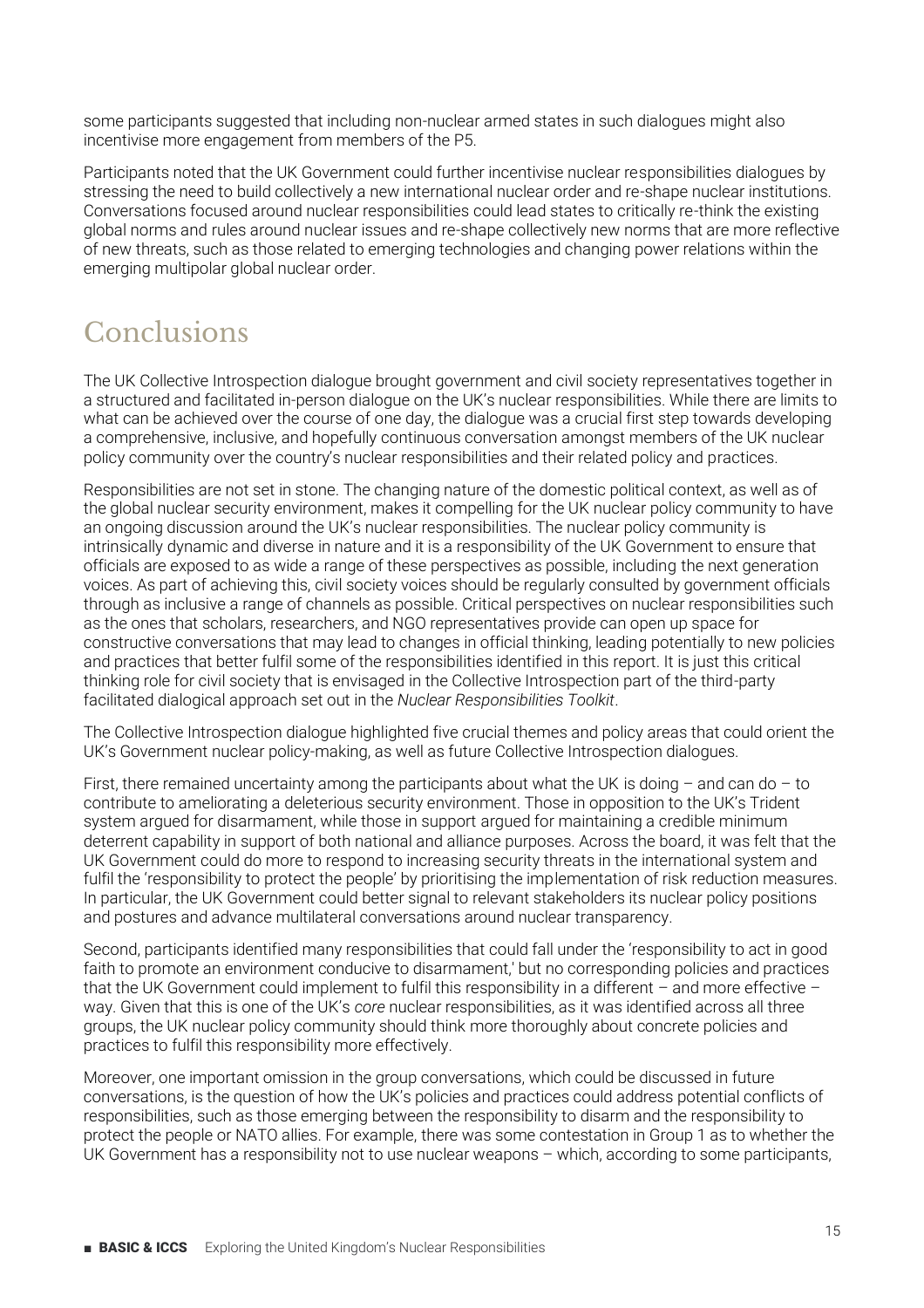fell under the general responsibility to act in good faith to promote an environment conducive to disarmament as outlined in Annex B. It was noted that this responsibility contradicts the *practice* of nuclear deterrence and the responsibility to protect allies through the NATO nuclear umbrella, which both imply a willingness to use nuclear weapons.

This point was raised against the backdrop of a broader discussion on the inherent tensions between the responsibility to disarm and the responsibility to provide for the security of the UK's population. The group questioned whether the UK Government has a responsibility to create an environment conducive to disarmament, but also balance this with the need to avoid taking steps that would expose the UK's own security to excessive risk in the event that disarmament expectations proved wrong. In this context, there was a lack of agreement and substantive discussion across the three groups as to which policies and practices would enable the UK Government to reconcile its responsibility to protect its population with its responsibility to disarm.

Third, conversations identified a lack of consensus around ways to fulfil the responsibility 'to engage with, and to listen to, the views of other actors where this is constructive' and 'to engage with the TPNW and/or its adherents'. As a result, participants did not delve into much discussion around how to formulate corresponding coherent policies and practices. The distinction between engaging with the TPNW as a treaty versus engaging with individual state parties to the TPNW may offer a way through this in the short term.

Fourth, the UK Government needs a more coherent policy around nuclear transparency. The Government should search for more agreement on the extent to which transparency is a nuclear responsibility for the UK, as the three groups showed different perspectives about the issue. Moreover, it was highlighted that the UK's current policies related to transparency lack a clear direction, a clear narrative, and a clear reason as to why transparency is important.

Finally, the UK Government should think about how its responsibilities to other nuclear-armed states are (or could be better) fulfilled in policies and practices. The plenary discussion was stimulating and participants managed to reflect, for the first time collectively and including government and civil society representatives, upon some of the UK Government's broad responsibilities to other nuclear armed states in the international system. However, there was a feeling that discussions could have been more structured and more focused around which responsibilities should be prioritised, how they are being fulfilled in current policies and practices, and what could be done to more effectively fulfil these responsibilities in the future.

A continuation of these discussions both inside and outside Whitehall could invite the UK nuclear policy community to think more thoroughly about these identified issues, and to evaluate concrete policies and practices that might more effectively fulfil the responsibilities outlined in this report. BASIC and the ICCS remain committed to ensuring that meaningful conversations on nuclear issues centred on mutual understanding can shape and orient future nuclear policies and practices, with the aim of reducing global nuclear risks and building a more secure world.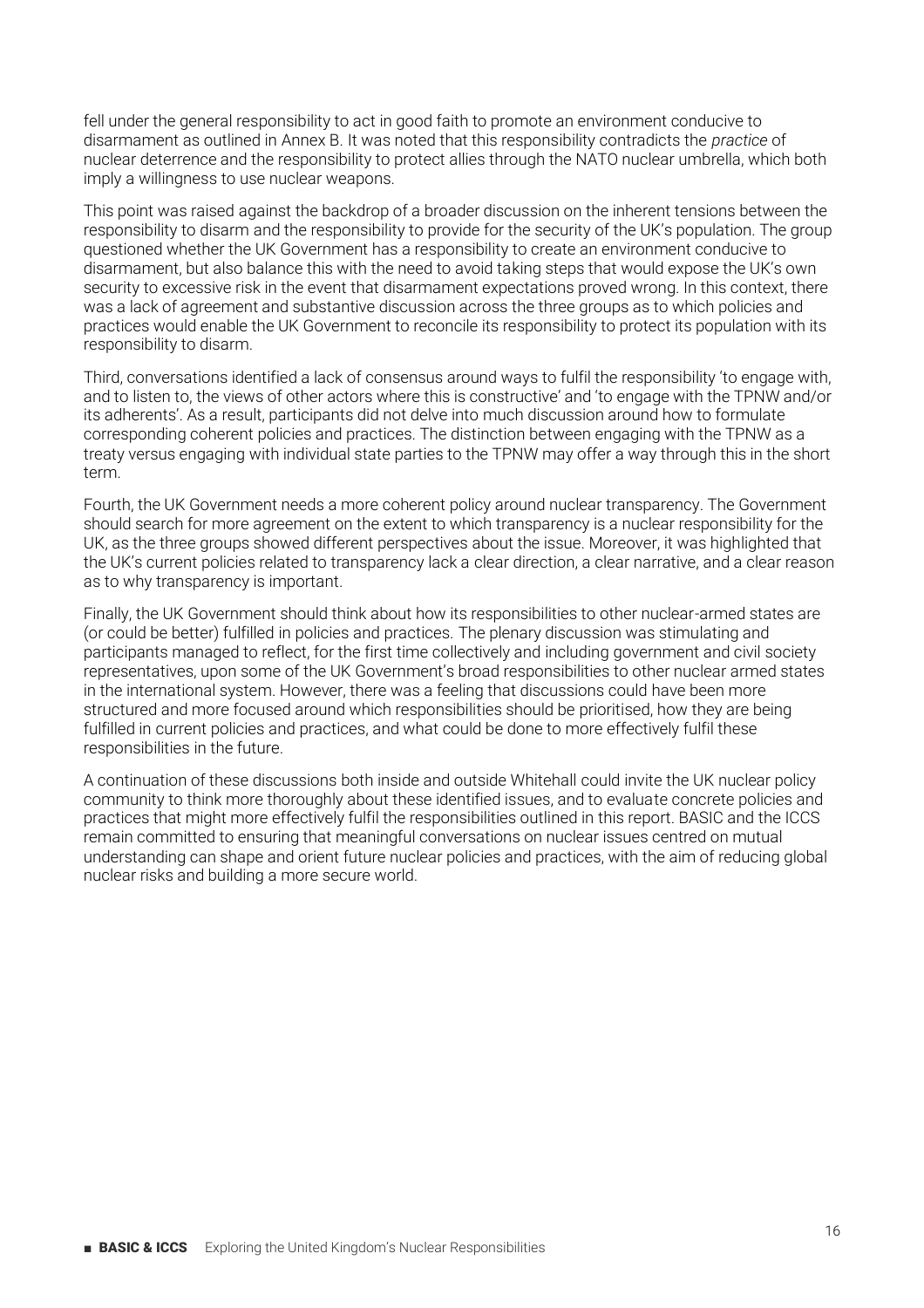### Author

Chiara Cervasio is a Policy Fellow at BASIC, working on the Programme on Nuclear Responsibilities. Chiara's background and expertise is in nuclear diplomacy, international mediation and conflict resolution practices. Chiara's work explores, through research and practice, the role of empathy and trust-building in diplomatic negotiations between nuclear adversaries. Chiara is also interested in nuclear security dynamics in the Asia-Pacific.

Chiara holds a PhD in International Relations from the Department of Political Science and International Studies at the University of Birmingham. Before joining BASIC, Chiara has been working as a Teaching Fellow at the University of Birmingham, delivering modules on trust-building and international security at the undergraduate and postgraduate level. She has presented her work at several international conferences, such as the British International Studies Association (BISA), the European Consortium for Political Research (ECPR), and the International Society of Political Psychology (ISPP). She has published various commentaries and has written two articles for high-impact journals, which are currently in peerreview.

In addition, Chiara holds a first-class Master degree from the University of Bologna in International Security and a first-class Bachelor degree in Politics and International Relations from the University of Pisa.

### Acknowledgements

This report is a product of the Programme on Nuclear Responsibilities, a joint project of BASIC and the Institute for Conflict, Cooperation and Security (ICCS) at the University of Birmingham. The Programme is funded by the UK Government's Counter-Proliferation and Arms Control Centre (CPACC) and thanks are also due to the support of the UK's Economic and Social Research Council. The report does not directly reflect the views of the Government of the United Kingdom.

The author would like to thank Sebastian-Brixey Williams, Nicholas J. Wheeler, and Rishi Paul, for commenting on drafts of this report, as well as all of the participants who took part in the roundtable in October 2021.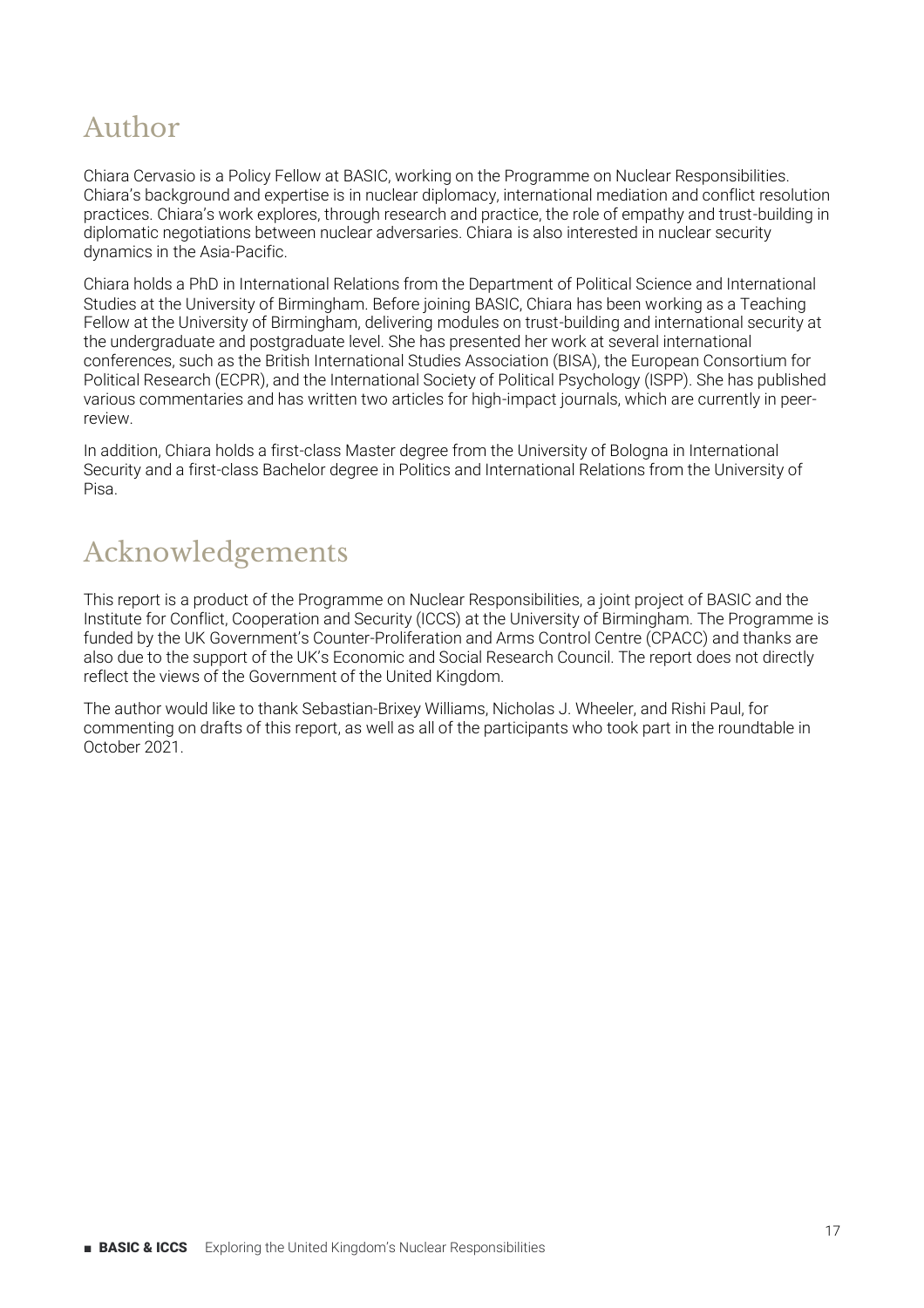#### Annex A: The BASIC-ICCS Responsibilities Framework

Participants were given this table to complete in advance of the dialogue.

| <b>Scoping Questions</b>                                                                                                                                                                                                                      |                                                                                 |                                                                                                      |                                                                                                                                        |                                                                                                                                                                              |                                          |                                                                                                                 |                                                                                                                                                                                                           |                                                                                                                                                                                                                   |
|-----------------------------------------------------------------------------------------------------------------------------------------------------------------------------------------------------------------------------------------------|---------------------------------------------------------------------------------|------------------------------------------------------------------------------------------------------|----------------------------------------------------------------------------------------------------------------------------------------|------------------------------------------------------------------------------------------------------------------------------------------------------------------------------|------------------------------------------|-----------------------------------------------------------------------------------------------------------------|-----------------------------------------------------------------------------------------------------------------------------------------------------------------------------------------------------------|-------------------------------------------------------------------------------------------------------------------------------------------------------------------------------------------------------------------|
| A. Whose responsibilities are you exploring? (The 'ACTOR')                                                                                                                                                                                    |                                                                                 |                                                                                                      |                                                                                                                                        |                                                                                                                                                                              |                                          |                                                                                                                 |                                                                                                                                                                                                           |                                                                                                                                                                                                                   |
| B. What are you exploring responsibilities in relation to?                                                                                                                                                                                    |                                                                                 |                                                                                                      |                                                                                                                                        |                                                                                                                                                                              |                                          |                                                                                                                 |                                                                                                                                                                                                           |                                                                                                                                                                                                                   |
| C. Are you completing this Framework from (i) your own perspective, (ii) on behalf of an/your institution, (iii) or are you trying to<br>step into the shoes of another actor? If (ii) or (iii), whose perspective will you aim to represent? |                                                                                 |                                                                                                      |                                                                                                                                        |                                                                                                                                                                              |                                          |                                                                                                                 |                                                                                                                                                                                                           |                                                                                                                                                                                                                   |
| 1. Who or what does<br>the ACTOR have<br>responsibilities to?                                                                                                                                                                                 | 2. What are the<br><b>ACTOR's</b><br>responsibilities?                          | 3. Where do the<br><b>ACTOR's</b><br>responsibilities come<br>from?                                  | 4. How is the ACTOR<br>fulfilling its<br>responsibilities in its<br>policies and<br>practices?                                         | 5. Can you see<br>tensions,<br>competition, or<br>conflicts between the<br>fulfilment of different<br>responsibilities, and<br>how might these be<br>managed or<br>resolved? |                                          | 6. What more, or what<br>could the ACTOR be<br>doing differently, to<br>further fulfil its<br>responsibilities? | 7. Do other relevant<br>actors see the<br><b>ACTOR's</b><br>responsibilities and<br>their fulfilment<br>differently to the<br><b>ACTOR?</b>                                                               | 8. What could the<br><b>ACTOR do to better</b><br>signal or message<br>what it is doing / will<br>do to fulfil its<br>responsibilities in<br>ways that could<br>reduce conflict<br>dynamics with other<br>actors? |
| List all entities (living<br>things, actors,<br>structures, systems,<br>etc.) to which the<br><b>ACTOR</b> has<br>responsibilities, one<br>per row.                                                                                           | Identify at least one<br>responsibility in<br>relation to each<br>answer to Q1. | Give the sources<br>(legal, normative,<br>moral, political etc.) of<br>each responsibility in<br>Q2. | Draw the linkages<br>between<br>responsibilities (Q3)<br>and how they translate<br>into specific policy<br>positions or<br>behaviours. | Consider how specific<br>policies and practices<br>(Q4) compete or<br>conflict with one<br>another, and whether<br>other arrangements<br>could help overcome<br>these.       | alternative<br>the ACTOR's<br>practices. | Consider new or<br>approaches to more<br>effectively translate<br>responsibilities into<br>their policies and   | Consider the extent to<br>which other actors (or<br>a specific actor) share<br>the ACTOR's<br>perceptions of its<br>responsibilities and/or<br>their fulfilment in<br>specific policies and<br>practices. | Consider the ways<br>that the ACTOR can<br>strengthen shared<br>understandings of its<br>responsibilities with<br>others.                                                                                         |
|                                                                                                                                                                                                                                               |                                                                                 |                                                                                                      |                                                                                                                                        |                                                                                                                                                                              |                                          |                                                                                                                 |                                                                                                                                                                                                           |                                                                                                                                                                                                                   |
|                                                                                                                                                                                                                                               |                                                                                 |                                                                                                      |                                                                                                                                        |                                                                                                                                                                              |                                          |                                                                                                                 |                                                                                                                                                                                                           |                                                                                                                                                                                                                   |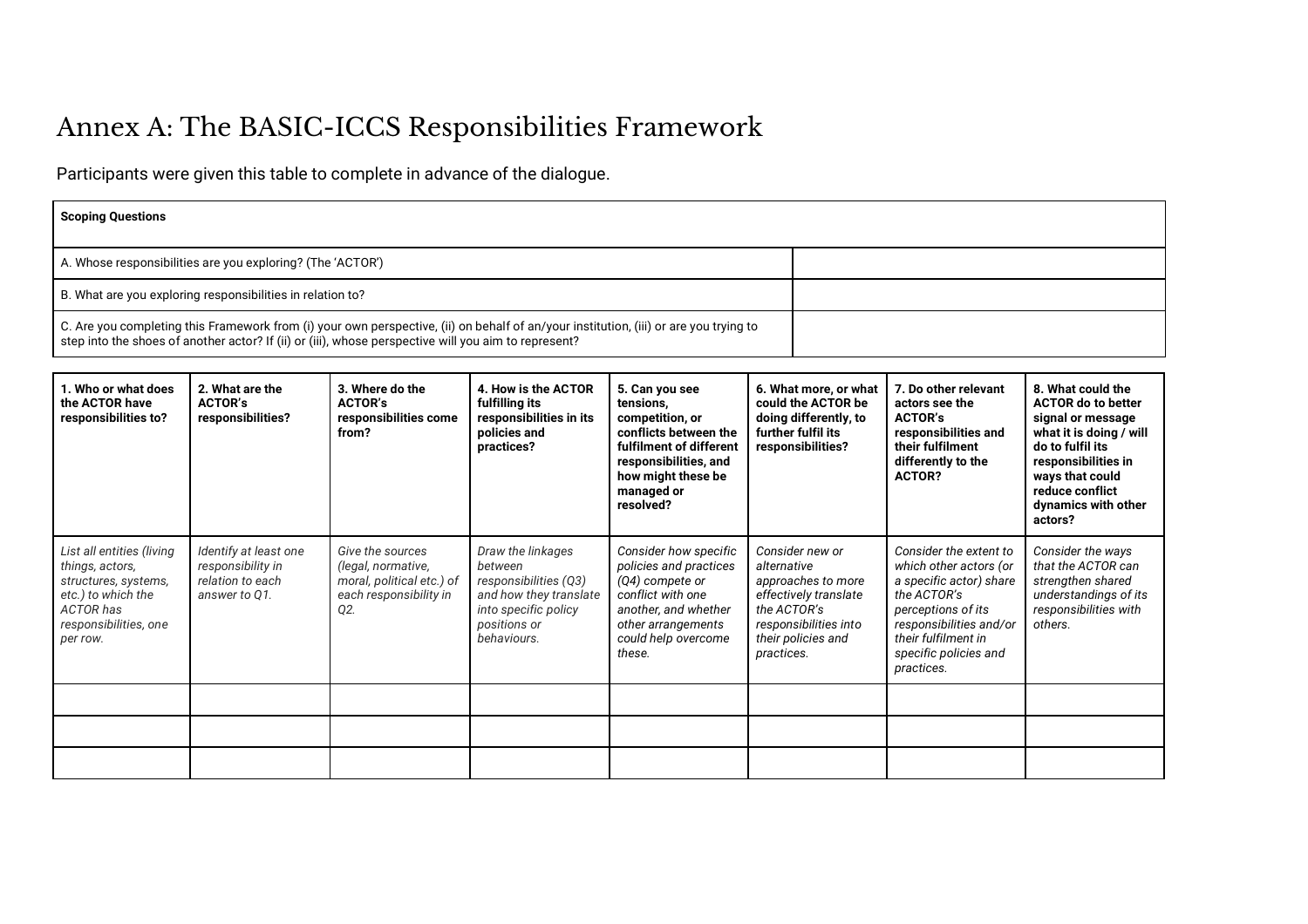#### Annex B: The United Kingdom's Responsibilities, Policies and Practices (Synthesised Summary Table of Groups 1-3's Proposals)

| 1. Entities<br>Who or what does the United Kingdom have<br>nuclear responsibilities to?                                                    | 2. Responsibilities<br>What are the United Kingdom's<br>nuclear responsibilities?                                                                                                                                                                                                                                                                                                                                                                                                                                                                                     | 3. Current Policies and<br><b>Practices</b><br>How, and to what extent, are the<br>nuclear responsibilities that you have<br>identified implemented in current UK<br>Government policies and practices?                                                                                                                                                        | 4. Future Policies and Practices<br>Are there opportunities for the United Kingdom to<br>fulfil its nuclear responsibilities more effectively?                                                                                                                                                                                                                                           |
|--------------------------------------------------------------------------------------------------------------------------------------------|-----------------------------------------------------------------------------------------------------------------------------------------------------------------------------------------------------------------------------------------------------------------------------------------------------------------------------------------------------------------------------------------------------------------------------------------------------------------------------------------------------------------------------------------------------------------------|----------------------------------------------------------------------------------------------------------------------------------------------------------------------------------------------------------------------------------------------------------------------------------------------------------------------------------------------------------------|------------------------------------------------------------------------------------------------------------------------------------------------------------------------------------------------------------------------------------------------------------------------------------------------------------------------------------------------------------------------------------------|
| The People<br>UK's population<br>Future generations<br>Global civilians<br>Nuclear test victims<br>People living next to nuclear materials | Responsibility to protect the<br>people<br>To keep the population safe<br>and protect the security of the<br>state.<br>To maintain minimum credible<br>deterrence.<br>To provide security against<br>non-state actors.<br>To ensure the safety and<br>$\bullet$<br>security of nuclear weapons.<br>To ensure the peaceful use<br>and access to nuclear<br>technologies.<br>To understand and minimise<br>non-nuclear convergent risks.<br>To avoid proliferation risks.<br>To protect the environment.<br>To ensure nuclear weapons<br>are not placed in outer space. | Develop robust command and<br>$\bullet$<br>control system<br>Ensure transparency on<br>$\bullet$<br>readiness and capability<br><b>Continuous At-Sea Deterrence</b><br>$\bullet$<br>Global Initiative to combat<br>$\bullet$<br><b>Nuclear Terrorism (GINCT)</b><br>$\bullet$<br>Support the IAEA<br>$\bullet$<br><b>Convention on Nuclear Safety</b><br>(CNS) | Better messaging, communication, and<br>$\bullet$<br>explanation on the UK's nuclear policy<br>positions<br>Explain and contextualise the increase in<br>warheads cap<br>Develop a smarter UN strategy<br>Accept the validity of the TNPW<br>More contingency planning and forward<br>thinking in the context of emerging<br>technologies<br>De-alert and de-alarm UK nuclear weapons. * |
|                                                                                                                                            | Responsibility to educate on<br>nuclear policy issues                                                                                                                                                                                                                                                                                                                                                                                                                                                                                                                 |                                                                                                                                                                                                                                                                                                                                                                |                                                                                                                                                                                                                                                                                                                                                                                          |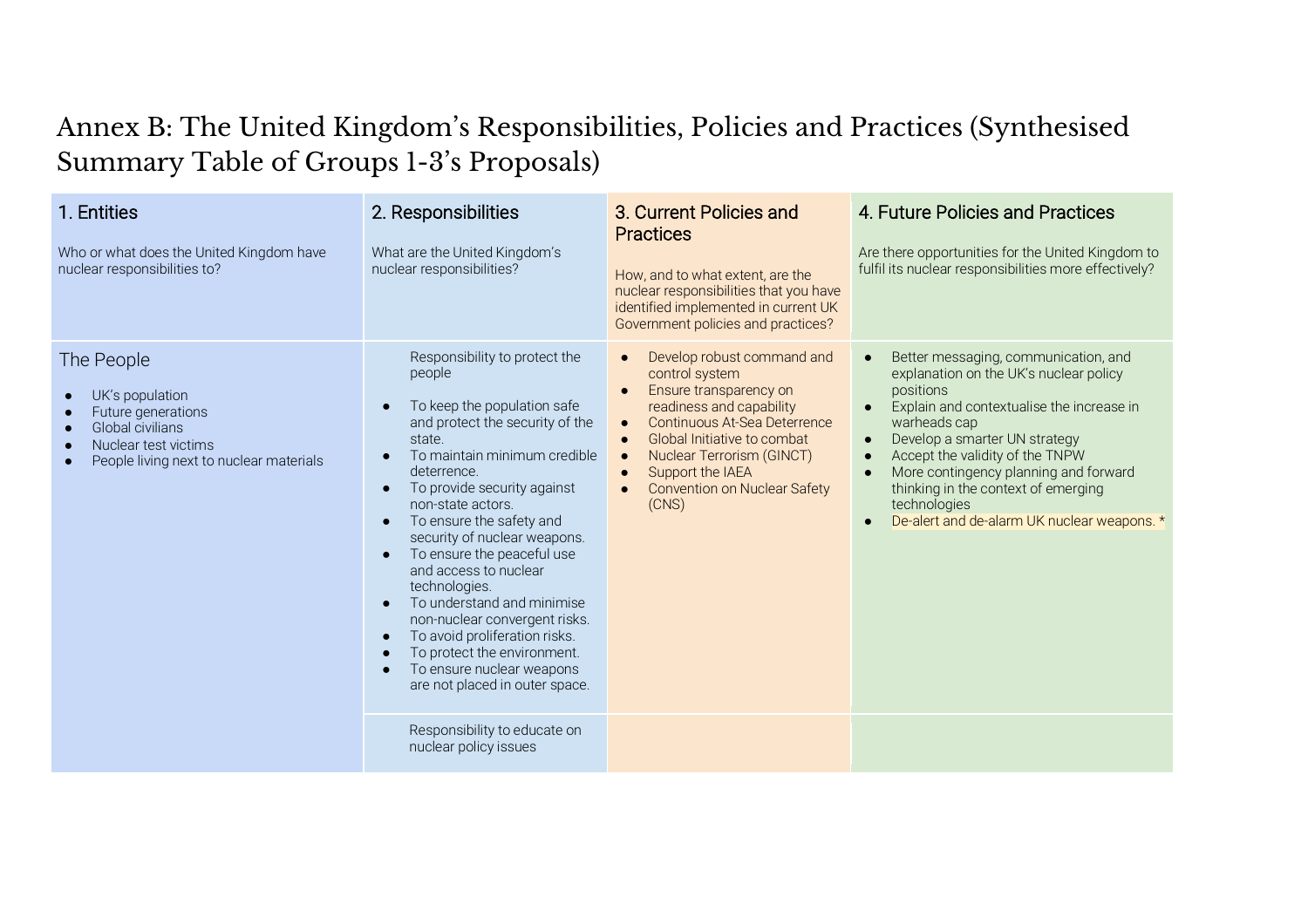|                                                                                                                                                                                                                                                                                                                                     | To draw all stakeholders into<br>$\bullet$<br>an informed discussion of<br>critical issues.<br>To ensure inclusive policy-<br>making.<br>To educate on nuclear policy<br>$\bullet$<br>issues.<br>To offer relevant<br>$\bullet$<br>assistance/information.                                                                                                                                                                                                                           | Intelligence Assessment and<br>Integrated Review reports to<br>Parliament<br>Ministerial, parliamentary, and<br>privy council briefings<br>Engage with NGOs on policy<br>development<br>Think tank sponsoring<br>Next generation engagement<br>Public outreach e.g. social<br>media                                                   | Allocate more money to outsource ideas and<br>$\bullet$<br>develop new initiatives through think tanks<br>Better engage wider public in strategic<br>$\bullet$<br>conversation<br>Provide longer term funding to think tanks<br>$\bullet$<br>for more stability and better pipeline |
|-------------------------------------------------------------------------------------------------------------------------------------------------------------------------------------------------------------------------------------------------------------------------------------------------------------------------------------|--------------------------------------------------------------------------------------------------------------------------------------------------------------------------------------------------------------------------------------------------------------------------------------------------------------------------------------------------------------------------------------------------------------------------------------------------------------------------------------|---------------------------------------------------------------------------------------------------------------------------------------------------------------------------------------------------------------------------------------------------------------------------------------------------------------------------------------|-------------------------------------------------------------------------------------------------------------------------------------------------------------------------------------------------------------------------------------------------------------------------------------|
| The International Community<br>International law<br>Nuclear Weapon States (NWS)<br>Non-Nuclear Weapon States (NNWS)<br>States dealing with ongoing legacies of<br>$\bullet$<br>nuclear weapons activities<br>Neighbouring states<br>$\bullet$<br>States in specific geographic regions<br>Nuclear armed states<br>NPT state parties | Responsibility to protect the<br>international community from the<br>dangers of armed conflicts<br>To maintain international<br>peace and security.<br>To reduce the risks of conflict.<br>$\bullet$<br>To prevent and counter nuclear<br>$\bullet$<br>proliferation. *<br>To take collective measures<br>for the prevention and removal<br>of threats to peace.<br>To offer UK technical and<br>$\bullet$<br>diplomatic skills capacity for<br>international nuclear<br>management. | <b>Risk reduction policies</b><br>Support the IAEA<br>Support the NPT<br>Export control regimes                                                                                                                                                                                                                                       | Enforce sanctions. *<br>Do more on UNSCR 1540. *<br>Further research on risk reduction<br>$\bullet$<br>Set up sustained risk reduction forum                                                                                                                                        |
|                                                                                                                                                                                                                                                                                                                                     | Responsibility to to act in good faith<br>to promote an environment<br>conducive to disarmament<br>To pursue negotiation in good<br>$\bullet$<br>faith towards disarmament<br>(Article VI).<br>To fulfil treaty commitments.<br>$\bullet$<br>To support and facilitate a<br>conference on the Middle East<br>WMD-free Zone (ME WMDFZ).<br>To exercise restraint.<br>$\bullet$                                                                                                        | Maintain a Credible Minimum<br>$\bullet$<br>Deterrent (CMD)<br>Maintain a cap on warhead<br>numbers<br>Calling for CTBT entry into<br>$\bullet$<br>force<br>Pushing for Fissile Material Cut-<br>$\bullet$<br>off Treaty (FMCT)<br>Engaging civil society on<br>$\bullet$<br>disarmament pathways<br>Sign NWFZ protocols<br>$\bullet$ | Further create the conditions for multilateral<br>$\bullet$<br>disarmament<br>Better support for disarmament education<br>$\bullet$<br>Fund more blue sky thinking/road mapping<br>$\bullet$<br>of options towards disarmament                                                      |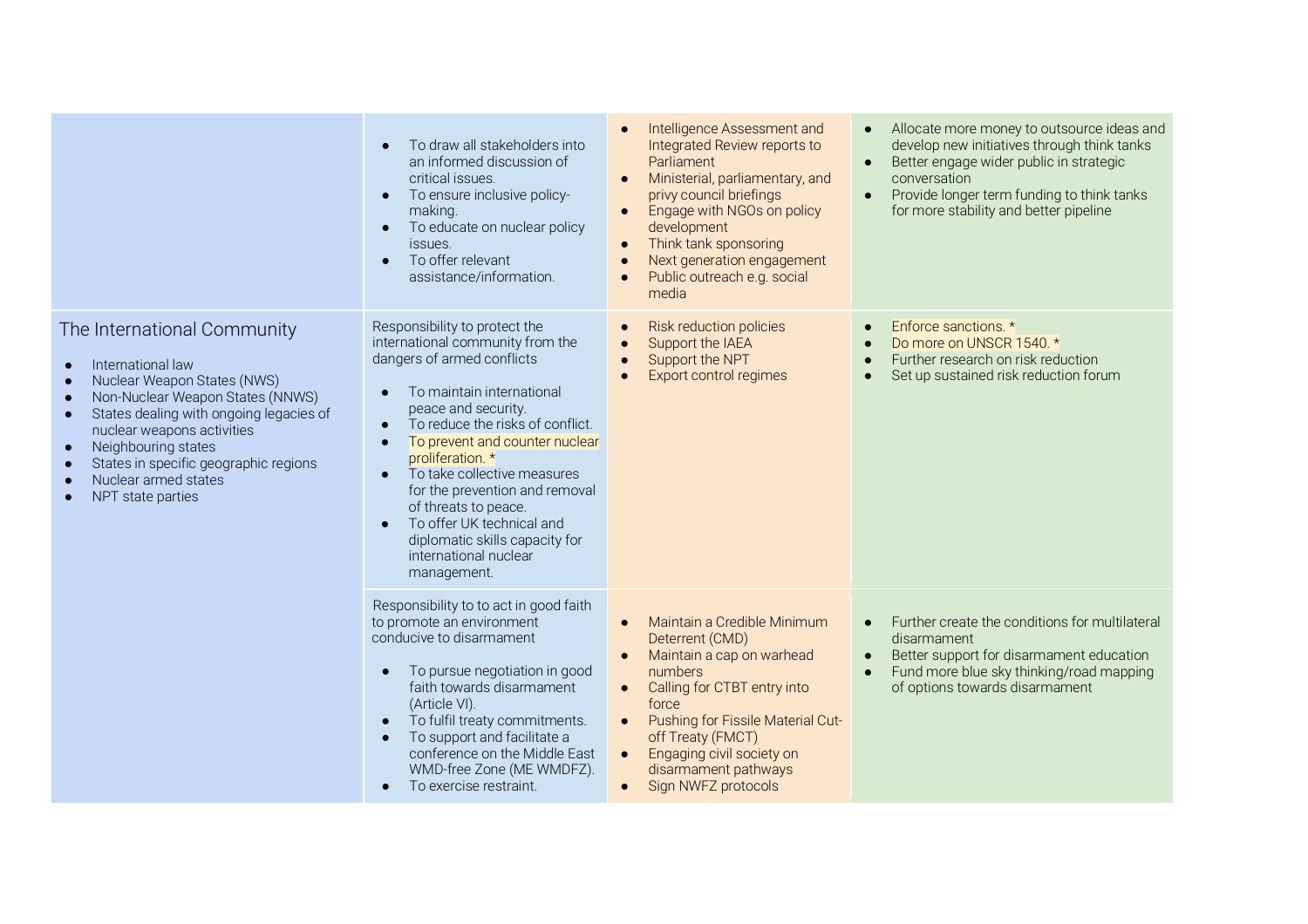| To minimise deterrence.<br>$\bullet$<br>Not to transfer nuclear<br>weapons to other states.<br>To maintain export controls.<br>$\bullet$<br>To increase taboos that will<br>$\bullet$<br>erode the value of nuclear<br>weapons to create an<br>environment for disarmament.<br>Not to use nuclear weapons. *<br>$\bullet$                                                                                                                                                                                                                                                                                                                                                                                                                                          | Joint Comprehensive Plan Of<br>$\bullet$<br>Action (JCPOA)<br>Supporting nuclear non-<br>$\bullet$<br>proliferation (especially Iran +<br>DPRK)<br>Minimise role of nuclear<br>$\bullet$<br>weapons in security strategy<br>Thinking on verification<br>$\bullet$<br>Creating an Environment for<br>$\bullet$<br>Nuclear Disarmament (CEND)                                                                                                        |                                                                                                                                                                                                                                                                                                                                                                                                                                                                                                                                                                                                                                                                                                                                                                                                                                                                                                                                                    |
|--------------------------------------------------------------------------------------------------------------------------------------------------------------------------------------------------------------------------------------------------------------------------------------------------------------------------------------------------------------------------------------------------------------------------------------------------------------------------------------------------------------------------------------------------------------------------------------------------------------------------------------------------------------------------------------------------------------------------------------------------------------------|----------------------------------------------------------------------------------------------------------------------------------------------------------------------------------------------------------------------------------------------------------------------------------------------------------------------------------------------------------------------------------------------------------------------------------------------------|----------------------------------------------------------------------------------------------------------------------------------------------------------------------------------------------------------------------------------------------------------------------------------------------------------------------------------------------------------------------------------------------------------------------------------------------------------------------------------------------------------------------------------------------------------------------------------------------------------------------------------------------------------------------------------------------------------------------------------------------------------------------------------------------------------------------------------------------------------------------------------------------------------------------------------------------------|
| Responsibility to engage and<br>reassure other states, including<br>adversaries<br>To engage with, and to listen<br>$\bullet$<br>to, the views of other actors<br>where this is constructive. *<br>To engage with the TPNW<br>$\bullet$<br>and/or its adherents. *<br>To avoid boxing in an<br>$\bullet$<br>adversary.<br>To constructively engage with<br>$\bullet$<br>processes to address legacies,<br>avoid accidental wars, and<br>promote nuclear risk<br>reduction.<br>To be as clear and transparent<br>$\bullet$<br>as possible. *<br>To build trust and demonstrate<br>$\bullet$<br>sincerity.<br>To be aware of positions that<br>$\bullet$<br>could constrain future<br>commitments.<br>To reflect seriously on<br>consequences of words and<br>deeds. | <b>Give Negative Security</b><br>$\bullet$<br>Assurances (NSA)<br>Play a leadership role in the P5<br>$\bullet$<br>process.<br>Promote P5 discussions on<br>$\bullet$<br>doctrine, including through the<br>NPT process<br><b>UK National report</b><br>$\bullet$<br>Recognise value and<br>$\bullet$<br>importance of common<br>understanding in the P5<br>Engaging with China via the P5<br>$\bullet$<br>Process: Transparency +<br><b>Norms</b> | Reconsider some Negative Security<br>$\bullet$<br>Assurances (NSA) exceptions<br>Promote the Reagan-Gorbachev statement<br>$\bullet$<br>within the P5<br>Create better military-military channels with<br>$\bullet$<br>Russia<br>Press China on DPRK, arms control, missile<br>$\bullet$<br>transparency. *<br>Encourage other P5 members to invest in<br>$\bullet$<br>communications around nuclear issues<br><b>Conventional Arms Control</b><br>$\bullet$<br>Be ready to engage in further arms control<br>$\bullet$<br>negotiations (i.e. delivery systems)<br>More transparency on doctrines<br>$\bullet$<br>Identify the aims, objectives, and<br>$\bullet$<br>beneficiaries of the UK's policy of nuclear<br>transparency.<br>Take care with messaging/target messaging<br>$\bullet$<br>to signal nuclear transparency and build<br>trust<br>Engage more with China, India, and Pakistan<br>$\bullet$<br>Accept the validity of the TPNW. * |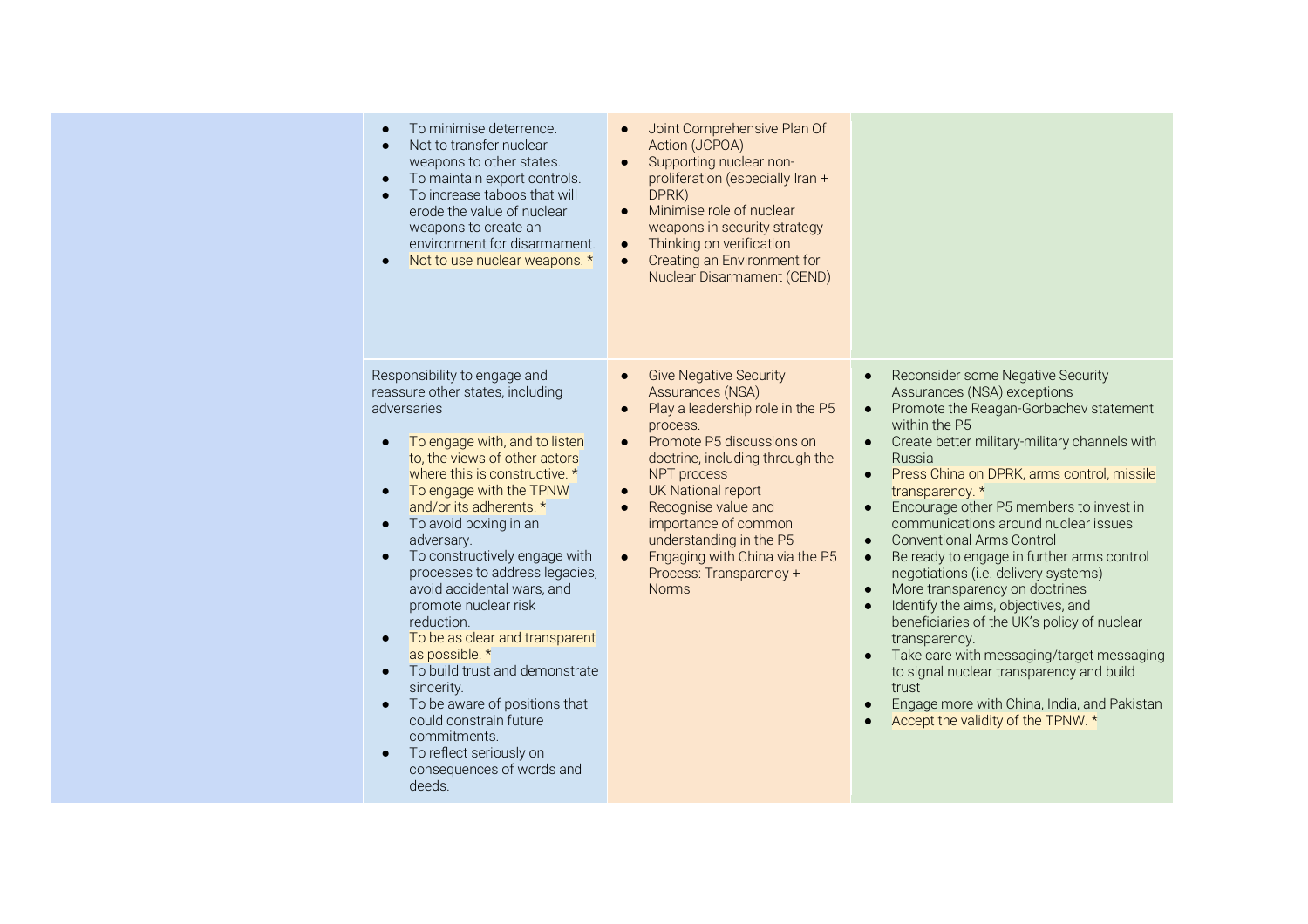|                                                                                        | To understand other states'<br>$\bullet$<br>nuclear responsibilities.<br>To encourage all NAS to<br>$\bullet$<br>explain themselves.<br>To encourage best practice in<br>$\bullet$<br>nuclear diplomacy among<br>nuclear armed states.<br>To regulate nuclear<br>$\bullet$<br>armaments.<br>To prevent misunderstandings.<br>$\bullet$       |                            |  |
|----------------------------------------------------------------------------------------|----------------------------------------------------------------------------------------------------------------------------------------------------------------------------------------------------------------------------------------------------------------------------------------------------------------------------------------------|----------------------------|--|
| <b>Allies</b><br>NATO allies<br>$\bullet$<br>Non-NATO allies and partners<br>$\bullet$ | Responsibility to protect allies<br>To provide a deterrent for NATO<br>allies.<br>To protect allies through the<br>NATO umbrella. *<br>To maintain collective defence.<br>To safeguard the freedom and<br>security of all its members<br>(NATO) by political and military<br>means.<br>To demonstrate normative and<br>political leadership. | Credible nuclear deterrent |  |

\* Yellow = Contested

Note: This table is a summary of the frameworks that each group produced throughout the day using paper and post-it notes. As a result, the table reflects the structure of the Responsibilities Framework and is organised into four columns, each corresponding to four of the five questions asked by facilitators and illustrated above. Answers to the remaining question – where do the United Kingdom's nuclear responsibilities come from? – are listed in the following annex (Annex C). For the sake of accurately portraying the language that the participants themselves used, the table report the exact content of participants' post-it notes.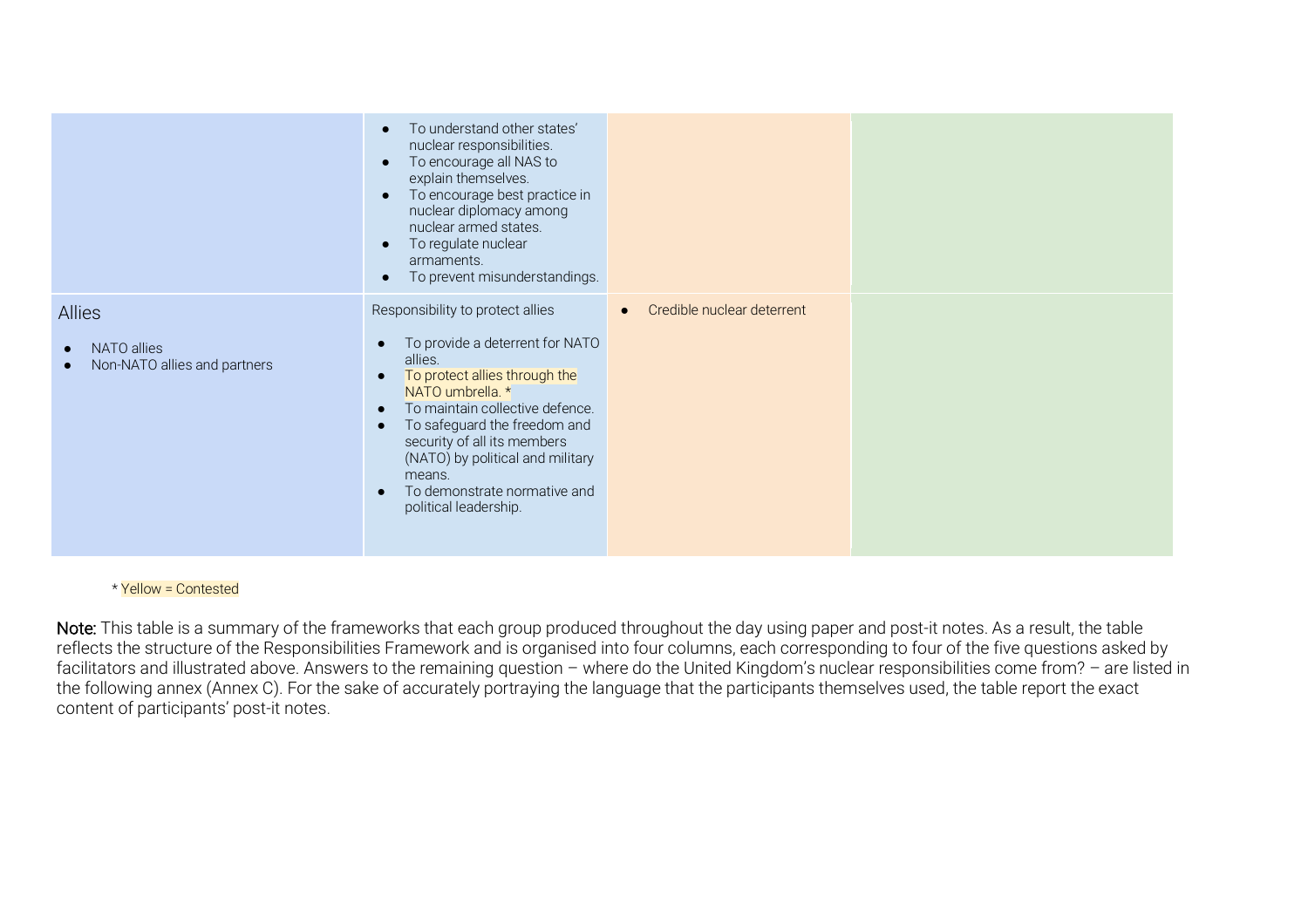#### Annex C: Where do the United Kingdom's Nuclear Responsibilities Come From? (Summary Table of Groups 1-3's Proposals)

This table is a summary of the answers that each groups gave to the question: 'Where do the United Kingdom's nuclear responsibilities come from?'. For the sake of accurately portraying the language that the participants themselves used, the table reports the exact content of participants' post-it notes.

#### **SOURCES** Where do the UK's responsibilities come from? Group 1 Various NWFZ Protocols and Treaties ● Environmental law ● Laws and customs, such as the jus in bello or the International Humanitarian Law ● The North Atlantic Treaty ● Moral and religious belief Morality (relativity) ● Moral responsibility to reduce or remove nuclear risks ● Moral and humanitarian principles ● Public opinion ● UK Public Opinion (democracy) ● Principle of survival International social norms including taboos and values Self-preservation ● Self interest Stop adversaries and preserve democracies Group 2 The UK-Norway Initiative The NPT The International Law obligations The Outer Space Treaty The North Atlantic Treaty The UK government The UK political manifesto The UK parliament ● Ethics/moral principles Public accountability The survival imperative The social contract ● The quest for justice and legitimacy Group 3 The UN Charter The NPT ● Outer Space Treaty ● Various NWFZ treaties ● Health and Safety Law ● Environmental Law ● North Atlantic Treaty ● International Convention for the Suppression of Acts of Nuclear Terrorism ● Civil Nuclear Regulations e.g. IAEA ● UK Nuclear Directive ● RN Operating Regulations ● International norms e.g. around nuclear testing ● Precedent ● Manifesto ● National sense of conscience ● Money ● The UK's unwritten constitution - i.e. current practice

● UK, 'Western' and humanitarian concerns